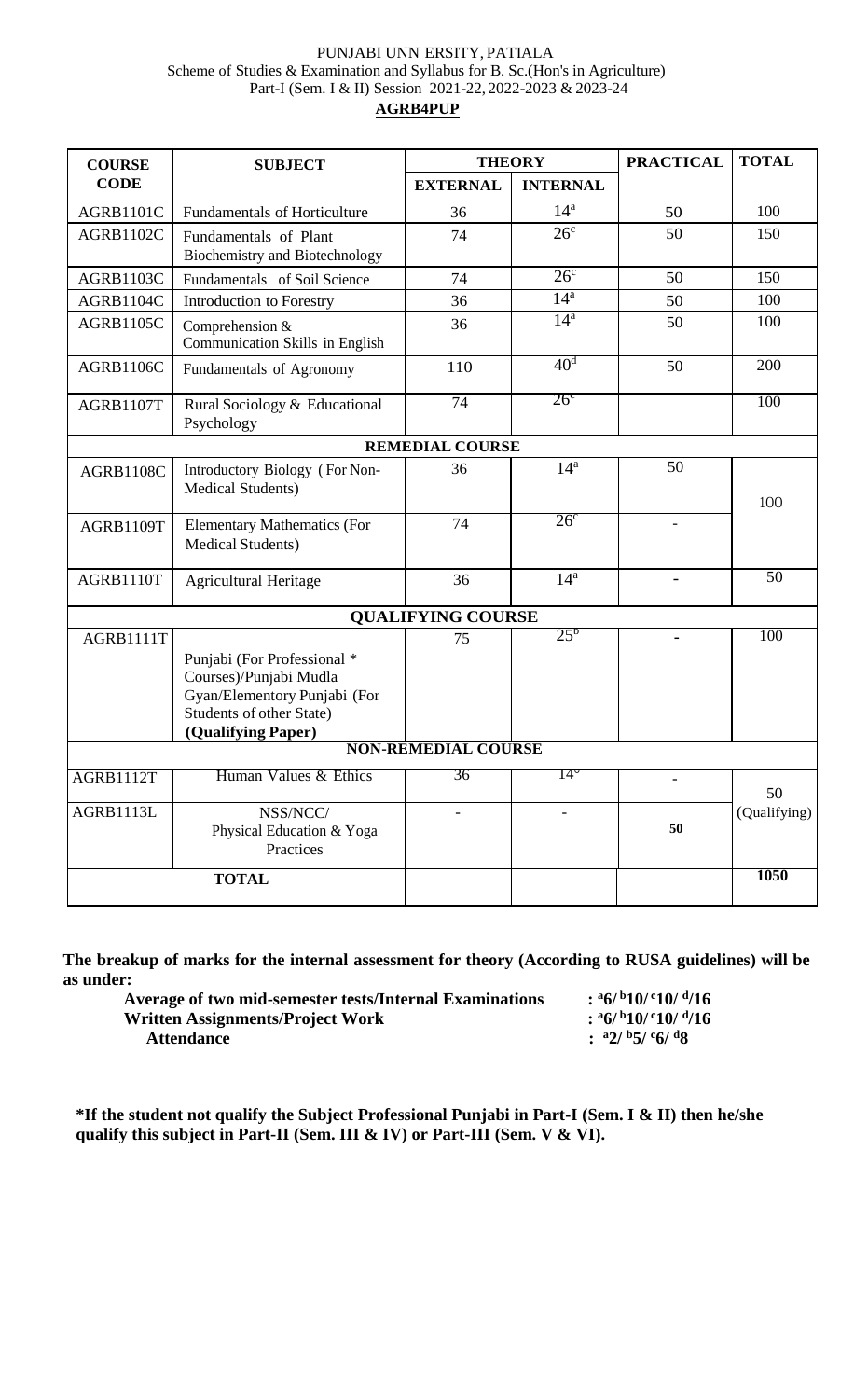PUNJABI UNIVERSITY PATIALA Scheme of Studies & Examination and Syllabus for B.Sc.(Hon's in Agriculture) Part-I (Sem. I & II) -.:. Session 2021-22, 2022-2023 & 2023-24

#### **COURSE CODE SUBJECT THEORY PRACTICAL TOTAL EXTERNAL INTERNAL** AGRB1201C Fundamentals of **Genetics**  $74$   $26^c$ 50 150 AGRB1202C Agricultural Microbiology  $36$  14<sup>a</sup> 50 100 AGRB1203C Soil and Water Conservation Engineering  $36$  14<sup>a</sup> 50 100 AGRB1204C Fundamentals of Crop Physiology  $36$  14<sup>a</sup> 50 100 AGRB1205T Fundamentals of Agricultural Economics  $74 \t 26^c$ - 100 AGRB1206C Fundamentals of Plant Pathology  $110 \t 40^d$ 50 200 AGRB1207C Fundamentals of Entomology  $110 \t 40^d$ 50 200 AGRB1208C Fundamentals of Agricultural Extension Education  $74$   $26^c$ 50 150 AGRB1209C Communication Skills and Personality Development  $36$  14<sup>a</sup> 50 100 **QUALIFYING SUBJECT** AGRB1210T Punjabi (For Professional Courses)/Punjabi Mudla Gyan/Elementary Punjabi (For Students of Other State) 75  $25^b$  $- 100$ (Qualifying) AGRB1211T Drug Abuse; Problem Management & Prevention 75  $25^b$  $- 100$ (Qualifying) **Total 1200**

Scheme of StudiesSemester-II

**The breakup of marks for the internal assessment for theory (According to RUSA guidelines) will be as under:**

| Average of two mid-semester tests/Internal Examinations | $:$ $\frac{a}{b}$ / $\frac{b}{10}$ / $\frac{c}{10}$ / $\frac{d}{16}$ |
|---------------------------------------------------------|----------------------------------------------------------------------|
| Written Assignments/Project Work                        | $:$ $\frac{a}{b}$ / $\frac{b}{10}$ / $\frac{c}{10}$ / $\frac{d}{16}$ |
| <b>Attendance</b>                                       | : $a2/b5/c6/d8$                                                      |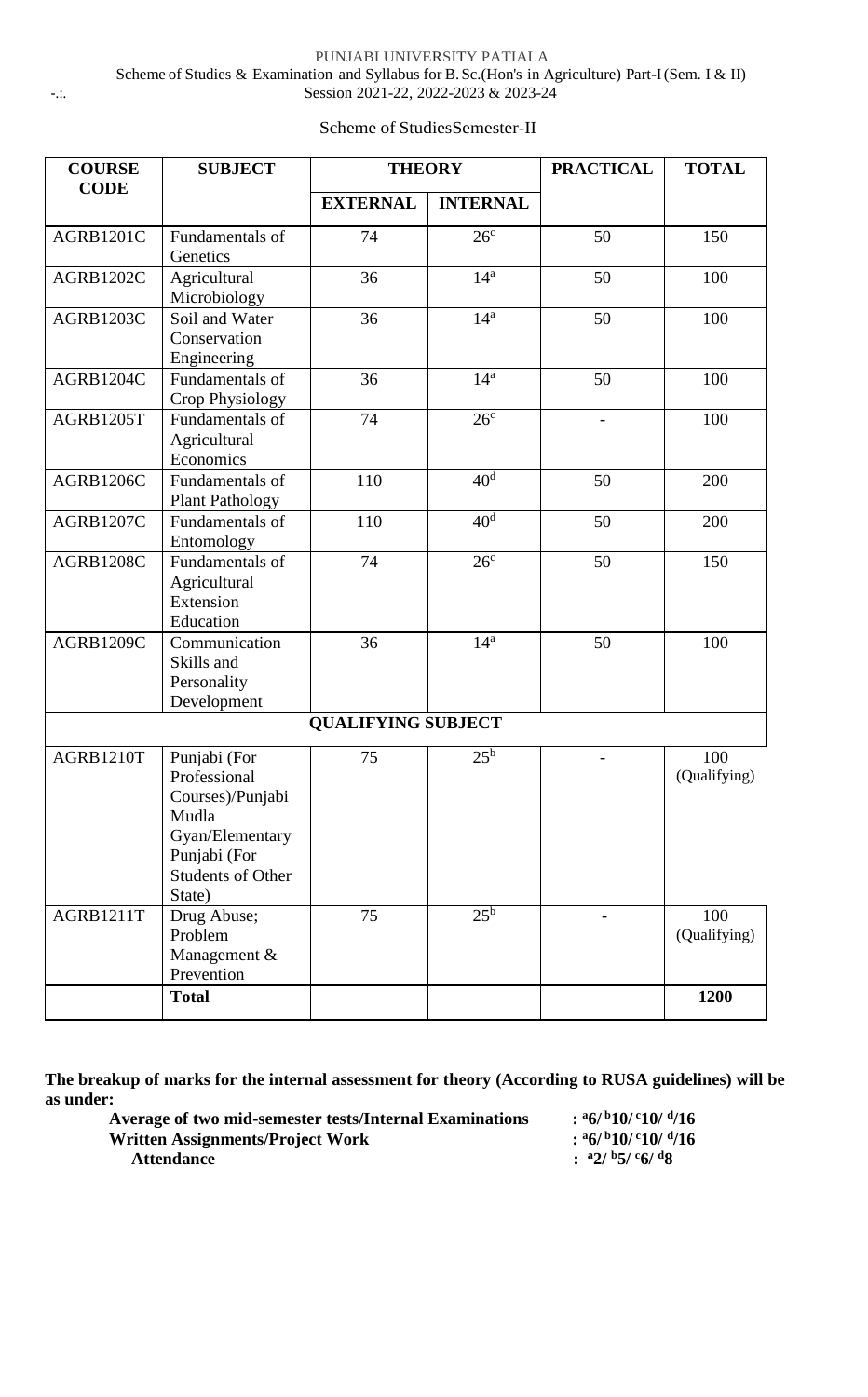#### PUNJABI UNIVERSITY PATIALA

Syllabus for B. Sc.(Hon's in Agriculture) Part-1 (Sem. I & II) Session 2021-22, 2022-2023 & 2023-24

**Sem-I**

#### **AGRB1101C : FUNDAMENTALSOF HORTICULTURE**

**Max Marks: 100 Theory: 36 marks**

**Teaching: 1 hr per week**

**Internal Assessment: 14 marks**

**Practical: 50 marks**

#### **THEORY**

**Pass Marks: 40% Duration of the Paper: 3 Hour**

#### **INSTRUCTIONS FOR PAPER SETTER**

The question paper will consist of three sections A, B and C. Section A and B will have four questions from the respective sections of the syllabus and will carry 6 marks each. Section C will consist of 8 short answertype questions of 1.5 marks each which will cover the entire syllabus uniformly and will carry 12 marks in all.

#### **INSTRUCTIONSFOR CANDIDATES**

The candidates are required to attempt two questions from each section A and B and the entire section C.

#### **Section A**

- 1. Horticulture-Its definition and branches, importance and scope. Horticultural and botanical classification; climate and soil for horticultural crops.
- 2. Plant propagation-methods and propagating structures; Seed dormancy, Seed germination.
- 3. Principles and methods of training and pruning of important horticulture plants.
- 4. Pollination, pollinizers and pollinators; fertilization and parthenocarpy.

#### **Section B**

- 5. Juvenility and flower bud differentiation, unfruitfulness
- 6. Principles of orchard establishment, planning and laying out of orchards
- 7. Importance of plant bio-regulators in horticulture. Irrigation methods, Fertilizer
- application in horticultural crops.
- 8. Medicinal and aromatic plants: Introduction, names, families, importance, and areas of cultivation of important plants

### **PRACTICAL**

| Time allowed: 3 Hours<br>Pass Marks: 40%<br><b>Max. Marks: 50</b> | <b>Teaching: 2 hrs per week</b> |
|-------------------------------------------------------------------|---------------------------------|
|-------------------------------------------------------------------|---------------------------------|

- l. Identification of garden tools.
- 2. Identification of horticultural crops.
- 3. Preparation of seed bed/nursery bed.
- 4. Practice of sexual and asexual methods of propagation including micro-propagation.
- 5. Layout and planting of orchard plants.
- 6 . Training and pruning of fruit trees
- 7. Preparation of potting mixture.
- 8. Fertilizer application in different crops.
- 9. Visits to commercial nurseries/orchard.

- 1. Adams, C.R. and M. P. Early. 2004. Principles of horticulture. Butterworth- Heinemam, Oxford University Press.
- 2. Bansil, P.C. 2008. Horticulture in India. CBS Publishers and Distributors, New Delhi.
- 3. Bhattachaijee.S.K. 2006. Amenity Horticulture, Biotechnology and Post harvest technology. Pointer publishers. Jaipur
- 4. Chadha, K.L. 2001, Handbook of Horticulture, ICAR, New Delhi.
- 5. Chandra, R. and M. Mishra. 2003. Micropropagaiton of horticultural crops. InternationalBook Distributing Co., Lucknow.
- 6. Christopher, E.P. 2001. Introductory Horticulture, Biotech Books, New Delhi
- 7. Edmond, J.B. T.L.Senn, F.S. Andrews and P.O. Halfacre, 1975. Fundamentals of Horticulture, Tata MC. Graw Hill Publishing Co. New Delhi
- 8. George Acquaah, 2002, Horticulture-principles and practices. Prentice-Half of India pvt. Ltd., New Delhi.
- 9. Azhar Ali Farooqui and Sreeramu, B.S. 2001. Cultivation of medicinal and aromatic plants. United Press Limited.
- I0. Atal, E.K. and Kapur, B. 1982. Cultivation and Utilization of Medicinal and Aromatic plants New Delhi.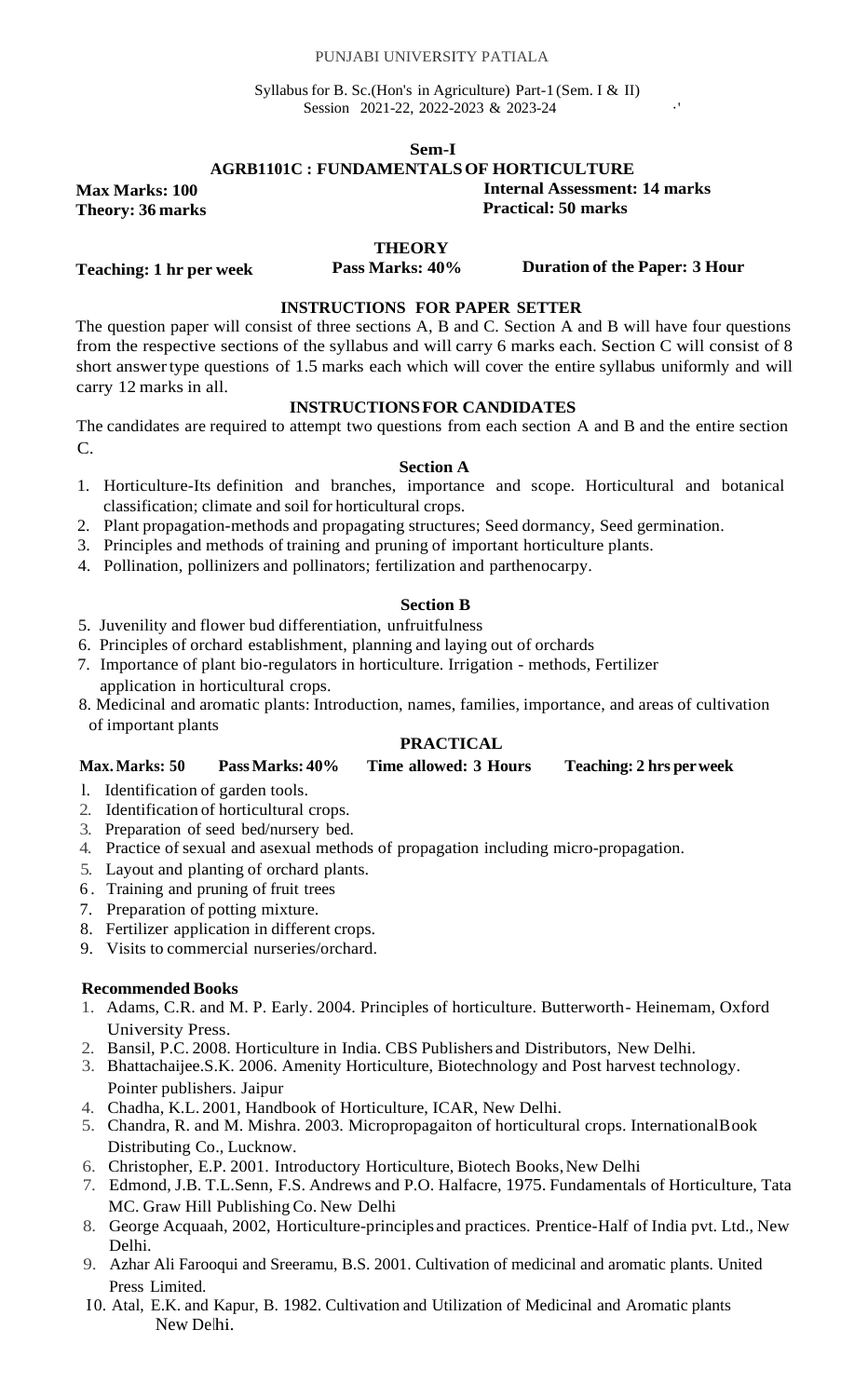**Sem-I**

#### **AGRB1102C: FUNDAMENTALS OF PLANT BIOCHEMISTRY AND BIOTECHNOLOGY**

#### **Max Marks: 150 Internal Assessment: 26 marks Theory: 74 marks Practical: 50 marks**

#### **THEORY**

**Teaching: 2 hrs per week**

**Pass Marks: 40% Duration of the Paper: 3 Hour**

#### **INSTRUCTIONS FOR PAPER SETTER**

The question paper will consist of three sections A, B and C. Section A and B will have four questions from the respective sections of the syllabus and will carry 11 marks each. Section C will consist of 1S short-answer type questions of 2 marks each which will cover the entire syllabus uniformly and will carry 30 marks in all.

#### **INSTRUCTIONS FOR CANDIDATES**

The Candidates are required to attempt two questions from each from section A and B and the entire section C.

#### **Section A**

- 1. Importance of Biochemistry, Properties of Water; pH, Buffers and their importance.
- 2. Carbohydrate: Importance and classification. Structures of Monosaccharides, Reducing and oxidizing properties of Monosaccharides, Mutarotation; Structure of Disaccharides and Polysaccharides. Lipid: Importance and classification; Structures and properties of fatty acids; storage lipids and membrane lipids. Proteins: Importance of proteins and classification; Structures, titration and Zwitter ions nature of amino acids; Structural organization of proteins. Enzymes: General properties; Classification; Mechanism of action; Michaelis & Menten and Line-Weaver Burk equation & plots; Introduction to allosteric enzymes.
- 3. Nucleic acids: Importance and classification; Structure of Nucleotides, A, B & Z DNA; RNA: Types and Secondary & Tertiary structure.
- 4. Metabolism of carbohydrates: Glycolysis, TCA cycle, Glyoxylate cycle, Electron transport chain. Metabolism of lipids: Beta oxidation, Biosynthesis of fatty acids.

#### **Section B**

- S. Concepts and appl ications of plant biotechnology: Scope, organ culture, embryo culture, cell suspension culture, callus culture, anther culture, pollen culture and ovule culture and their applications.
- 6. Micro-propagation methods; organogenesis and embryogenesis, Synthetic seeds and their significance.
- 7. Embryo rescue and its significance; somatic hybridization and cybrids; Somaclonal variation and its use in crop improvement; Cryo-preservation; Introduction to recombinant.
- 8. DNA transfer methods: physical (Gene gun method), chemical (PEG ined iated) and *Agrobacterium* mediated gene transfer methods; Transgenics and its importance in crop improvement; PCR techniques and its applications; RFLP, RA.PD, SSR; Marker Assisted Breeding in crop improvement; Biotechnology regulations.

#### **PRACTICAL**

### **Max. Marks: 50 PassMarks: 40% Time allowed: 3 Hours Teaching: 2 hrs per week**

- 1. Preparation of solution & buffers, pH determination.
- 2. Qualitative tests of carbohydrates and amino acids.
- 3. Quantitative estimation of glucose/ proteins.
- 4. Titration methods for estimation of amino acids/lipids
- S. Paper chromatographyffLC demonstration for separation of amino acids /Monosaccharides.
- 6. Sterilization techniques. Composition of various tissue culture media and preparation of stock solutions for MS nutrient medium. Callus induction from various explants.
- 7. Micro-propagation, hardening and acclimatization.
- 8. Demonstration on isolation of DNA.
- 9. Demonstration of gel electrophoresis techniques and DNA finger printing.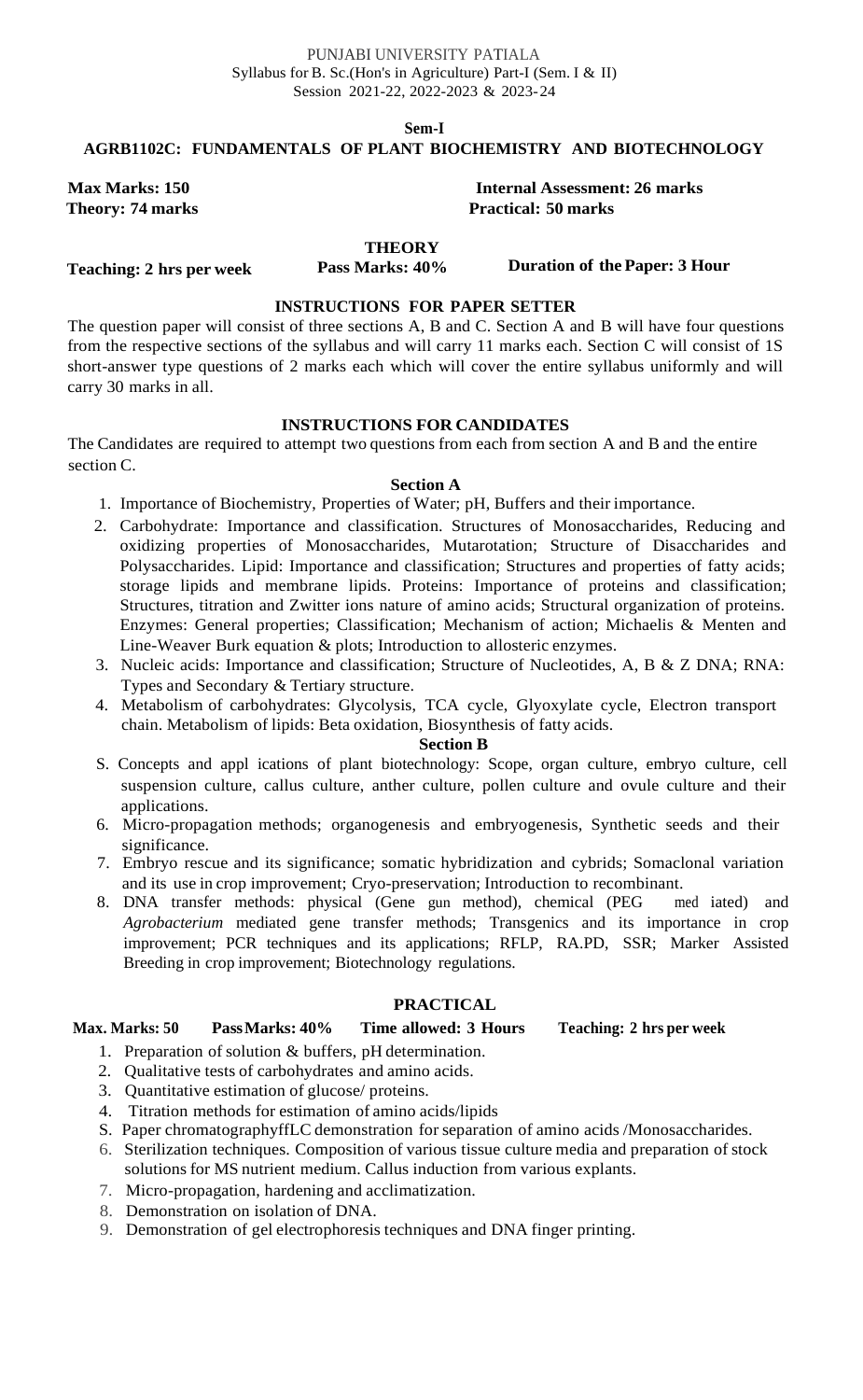### **AGRB1102C: FUNDAMENTALS OF PLANT BIOCHEMISTRY AND BIOTECHNOLOGY**

- 1. Berg, J.M., Tymoczko, J.C. and Stryer, L. (2002). Biochemistry. W.H. Freeman & Co., New York.
- 2. Conn, E.C., Stumpf, P.K., Bruening, G and Doi, R.H. (2005). Outlines of Biochemistry. John Wiley & Sons (Asia) Pvt. Ltd., Singapore
- 3. Jain, J.L. (2000) Fundamentals of Biochemistry Chand & Co., New Delhi.
- 4. Moran, L.A., Horton, R.A., Scrimgeour, G. and Perry, M. (2012). Principles of Biochemistry 5<sup>th</sup> edition, Pearson Prentice Hall.
- 5. Nelson, D.L. and Cox, M.M. (2006) Lehingers Principles of Biochemistry. W.H. Freeman & Co., New York.
- 6. Powar, C.B. and Chatwal, G.R. (1986). Biochemistry. Himalaya Publishing House, New Delhi.
- 7. Rao, K.R. (1986). Text book of biochemistry.
- 8. Brown T A. 2002. *Genomes 2*. 2nd ed. New york:Wiley-Liss.
- 9. Prave P, Faust U, Sittig W & Sukatsch DA. 1987. *Basic Biotechnology: A Student's Guide*. VCH Verlagsgesellschaft.
- 10.Renneberg R. 2008. *Biotechnology for Beginners*. Academic Press Publishers.
- 11. Singh, B. D. Plant Biotechnology
- 12.Chawla H.S. Introduction to Plant Biotechnology, Oxford & IBH, New Delhi.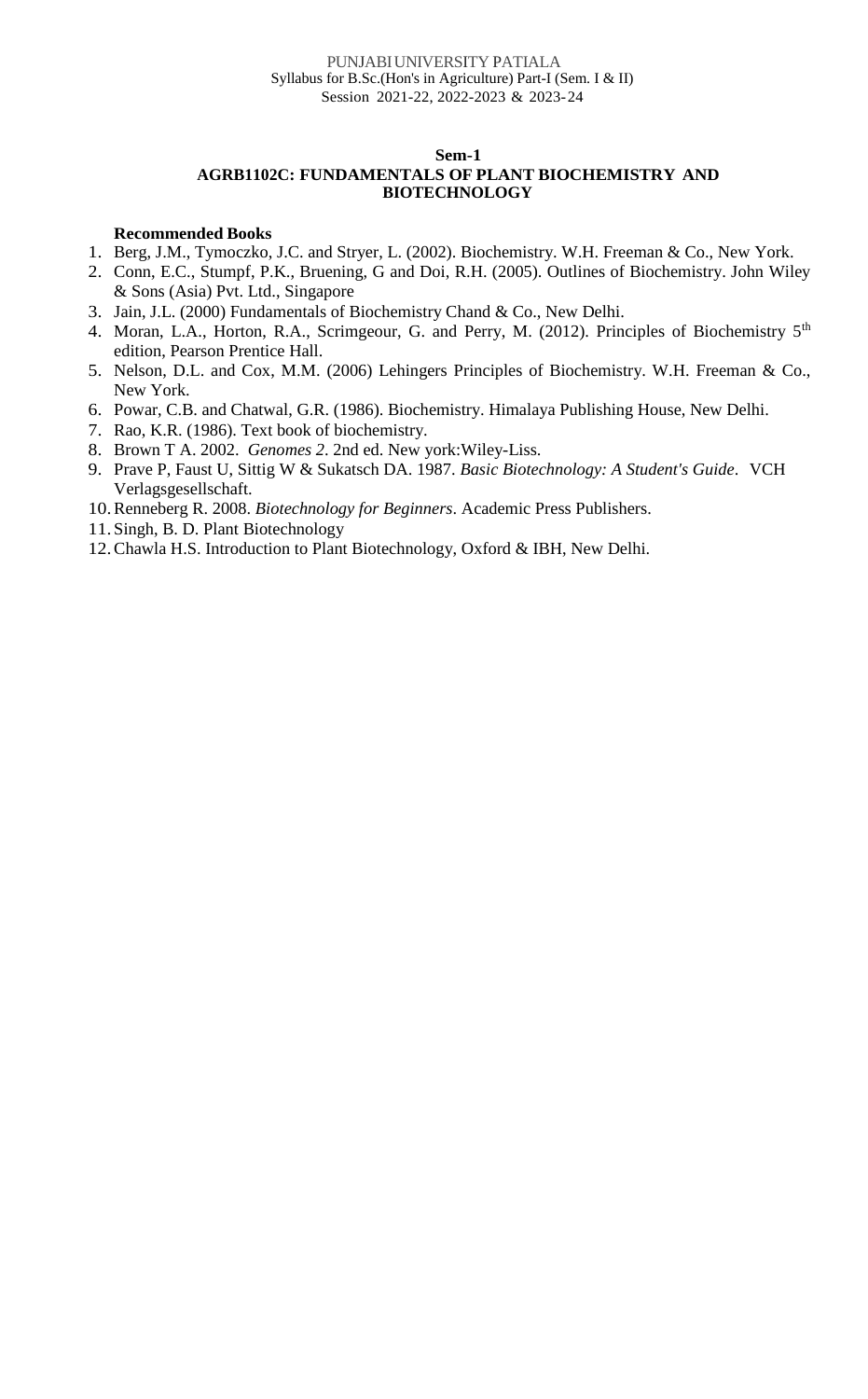#### **Sem-I**

#### **AGRB1103C : FUNDAMENTALS OF SOIL SCIENCE**

**Max Marks: 150 Theory: 74 marks**

#### **Internal Assessment: 26 marks Practical: 50 marks**

**THEORY**

**Teaching: 2 hrs per week Pass Marks: 40% Duration of the Paper: 3 Hour**

#### **INSTRUCTIONS FOR PAPER SETTER**

The question paper will consist of three sections A, B and C. Section A and B will have four questions from the respective sections of the syllabus and will carry 11 marks each. Section C will consist of 15 short-answer type questions of 2 marks each which will cover the entire syllabus uniformly and will carry 30 marks in all.

#### **INSTRUCTIONS FOR CANDIDATES**

The Candidates are required to attempt two questions from each from section A and B and the entire section C.

#### **Section A**

- 1. Soil as a natural body, Pedological and edaphological concepts of soil
- 2. Soil genesis: soil forming rocks and minerals; weathering, processes and factors of soil formation; Soil Profile, components of soil; Soil physical properties: soil-texture, structure, density and porosity, soil colour, consistence and plasticity;
- 3. Elementary knowledge of soil taxonomy classification and soils oflndia; Soil water retention, movement and availability.
- 4. Soil air, composition, gaseous exchange, problem and plant growth, Soil temperature; source, amount and flow of heat in soil; effect on plant growth, Soil reaction-pH, soil acidity and alkalinity, buffering, effect of pH on nutrient availability.

#### **Section B**

- 5. Soil colloids inorganic and organic; silicate clays: constitution and properties; ources of charge; ion exchange, cation exchange capacity, base saturation.
- 6. Soil organic matter: composition, properties and its influence on soil properties; hurnic substances - nature and properties
- 7. Soil organisms: macro and micro organisms, their beneficial and harmful effects.
- 8. Soil pollution behaviour of pesticides and inorganic contaminants, prevention and mitigation of soil pollution.

### **PRACTICAL**

### **Max. Marks: 50 Pass Marks: 40% Time allowed: 3 Hours Teaching: 2 hrs per week**

- 1. Study of soil profile in field.
- 2. Study of soil sampling tools, collection of representative soil sample, its processing and storage.
- 3. Study of soil forming rocks and minerals.
- 4. Determination of soil density, moisture content and porosity.
- 5. Determination of soil texture by feel and Bouyoucos Methods.
- 6. Studies of capillary rise phenomenon of water in soil column and water movement in soil.
- 7. Determination of soil pH and electrical conductivity.
- 8. Determination of cation exchange capacity of soil.
- 9. Study of soil map.
- I0. Determination of soil colour.
- 11. Demonstration of heat transfer in soil.
- 12. Estimation of organic matter content of soil.

- 1. A text book of Soil Science T.D. Biswas& S.K. Mukherjee Tata McGraw-Hill Publishing Company.
- 2. Conception, Application of Pedology J.L. Sehgal.
- 3. Fundamentals of Soil Science Indian Society of Soil Science.
- 4. Fundamentals of Soil Science Wiley Eastern PVT LTD New Delhi, Roth HD and Turk L H.
- 5. Introduction to soil Physics –D. Hillel.
- 6. Manures and Fertilizer, Agri/ KA Publishing Co Nagpur, Yawalkar, KS Aggarwal, JP and Bakele S.
- 7. Soil Physics B.P.Ghildyal and R.P.Tripathy.
- 8. Soil theory chemistry and Fertility in tropical Asia, Prentice hall of PVT LTD, New Delhi India Tenhane R.V. Motiramani, DP, Bali VP and Dohhahue Royl.
- 9. The Nature and properties of Soil Mcmillan publishing Co. New Delhi, Brady, Nylkse CC :
- 10. The nature and properties of soils-N.C.Brady and Ray R.Weil, Pearson Publications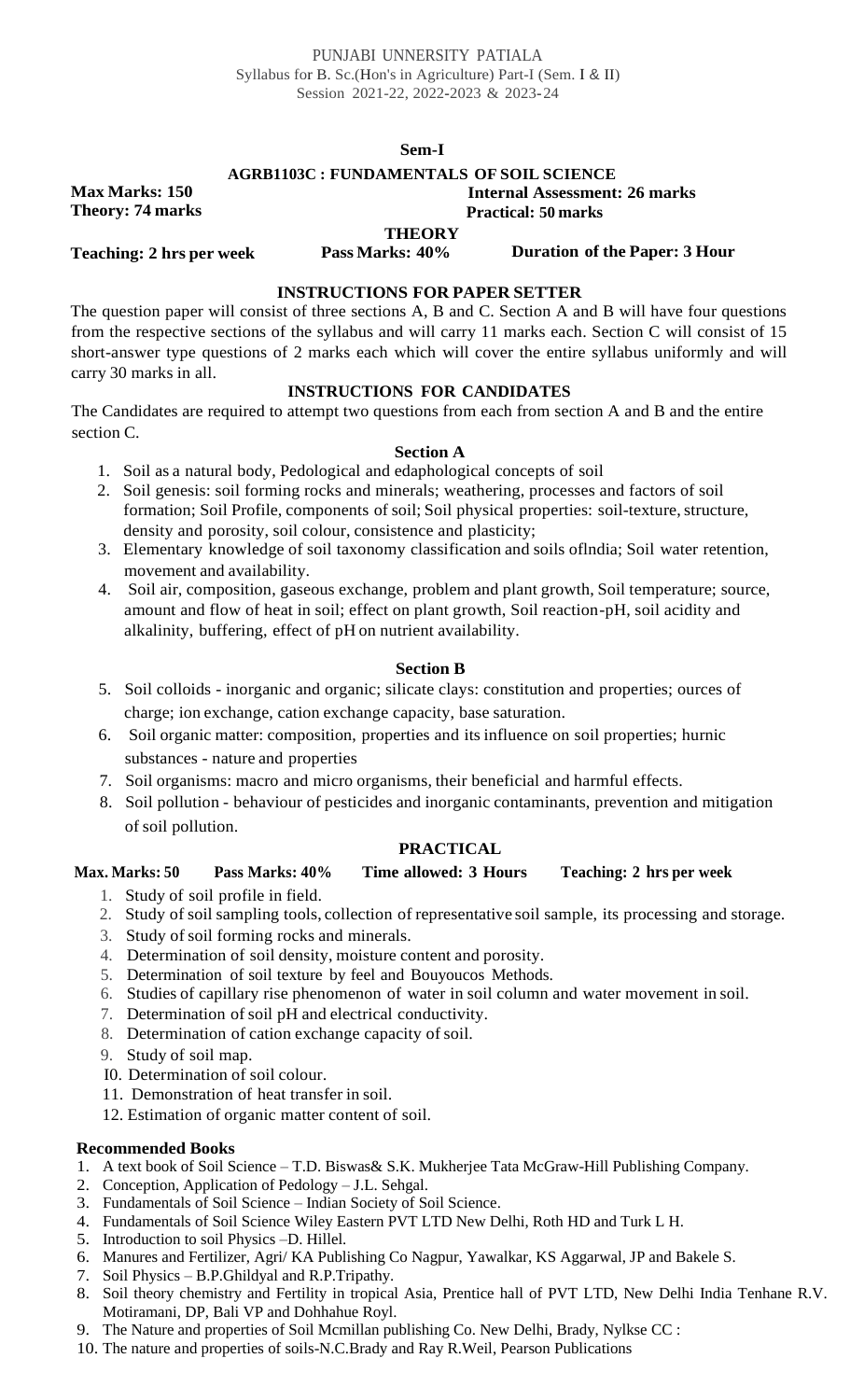### **Sem-I AGRB1104C: INTRODUCTIONTO FORESTRY**

**Max Marks: 100 Theory: 36 marks**

Internal Assessment: 14 marks

Practical: 50 marks

Teaching: 1 hr per week

**THEORY**

**Pass Marks: 40% Duration of the Paper: 3 Hour**

**INSTRUCTIONS FOR PAPER SETTER**

The question paper will consist of three sections A, B and C. Section A and B will have four questions from the respective sections of the syllabus and will carry 6 marks each. Section C will consist of 8 short-answertype questions of 1.5 marks each which will cover the entire syllabus uniformly and will carry 12 marks in all.

### **INSTRUCTIONS FOR CANDIDATES**

The Candidates are required to attempt two questions from each section A and B and the entire section C.

#### **Section A**

- 1. Introduction definitions of basic terms related to forestry, objectives of silviculture, forest classification, salient features of Indian Forest Policies
- 2. Plant propagation-methods and propagating structures; Seed dormancy, Seed germination, Natural and artificial methods of plant propagation.
- 3. Forest regeneration, Natural regeneration natural regeneration from seed and vegetative parts, coppicing, pollarding, root suckers; Artificial regeneration - objectives, choice between natural and artificial regeneration, essential preliminary considerations
- 4. Crown classification. Tending operations weeding, cleaning, thinning mechanical, ordinary, crown and advance thinning

#### **Section B**

- 5. Forest mensuration objectives , diameter measurement, instruments used in diameter measurement; Non instrumental methods of height measurement - shadow and single pole method.
- 6. Instrumental methods of height measurement geometric and trigonometric principles, instruments used in height measurement; tree stem form, form factor, form quotient, measurement of volume of felled and standing trees, age determination of trees.
- 7. Agroforestry definitions, importance, criteria of selection of trees in agroforestry, different agroforestry systems prevalent in the country, shifting cultivation, taungya, alley cropping, wind breaks and shelter belts, home gardens.
- 8. Cultivation practices of two important fast growing tree species of the region.

#### **PRACTICAL**

#### **Max.Marks:50 Pass Marks: 40% Time allowed: 3 Hours Teaching: 2 hrs per week**

- I. Identification of tree-species
- 2. Diameter measurements using calipers and tape, diameter.
- 3. Measurements of forked, buttressed, fluted and leaning trees
- 4. Height measurement of standing trees by shadow method, single pole method and hypsometer
- 5. Volume measurement of logs using various formulae.
- 6. Nursery lay out, seed sowing, vegetative propagation techniques.
- 7. Forest plantations and their management. Visits of nearby forest based industries.

- 1. Tejwani, K. G. Agroforestry In India
- 2. Bebarta, K. C. Forest Resources & Sustainable Development
- 3. Prabhu, S. Indian Forestry
- 4. Bebarta, K. C. Planning For Forest Resources And Bio Diversity Managment
- 5. Khana LS . Forest Mensuration International Book Distributors Dehradun Uttarakhand
- 6. Khanna L S. Principles and Practice Of Silviculture"
- 7. Manikandan & Prabh . Indian Forestry: A breakthrough approach to Forest Service"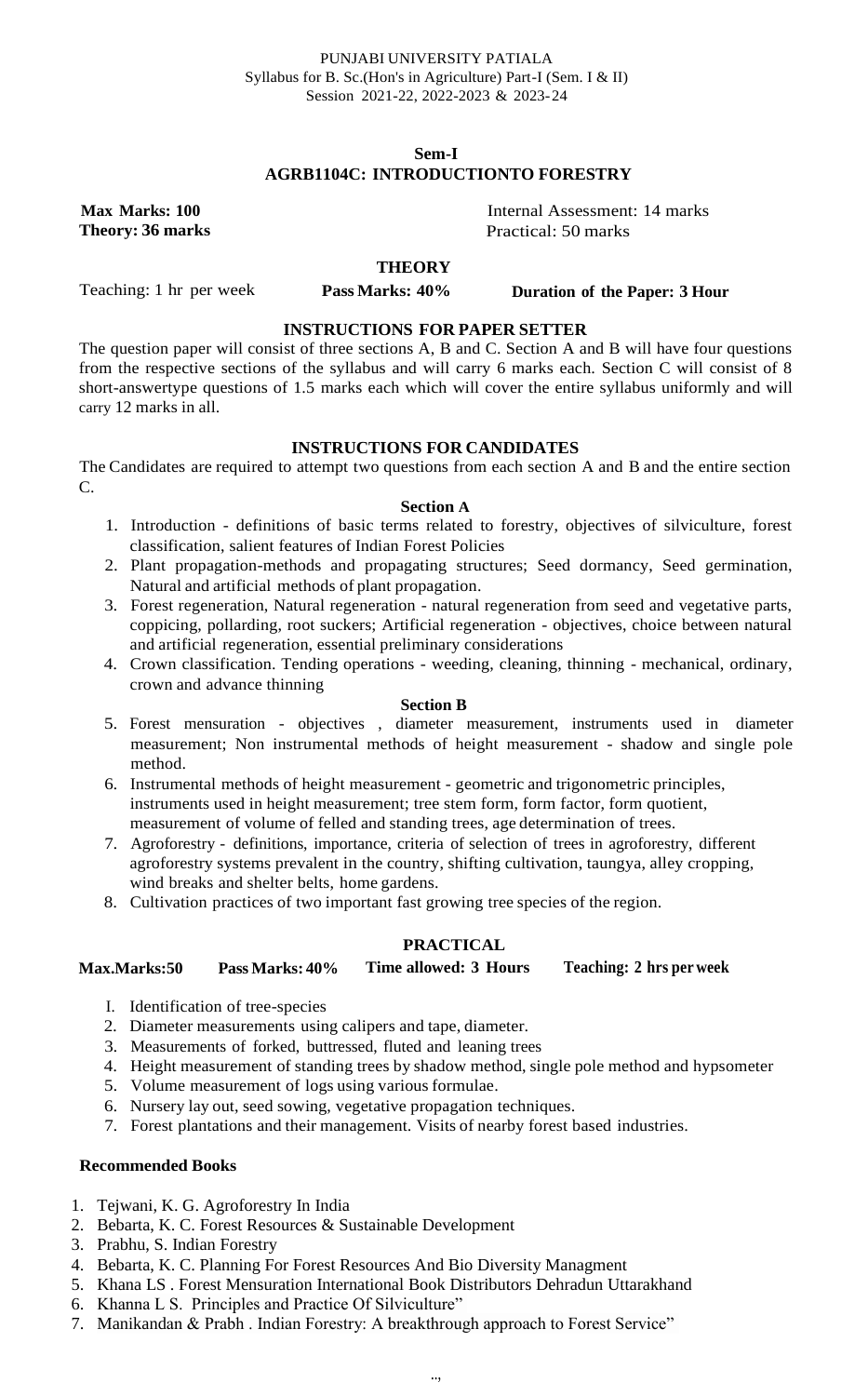#### **AGRB1105C: COMPREHENSION** & **COMMUNICATION SKILLS IN ENGLISH**

**Max Marks: 100 Theory: 36 marks**

..:

**Internal Assessment: 14 marks Practical: 50 marks**

### **THEORY**

**Teaching: 1 hr per week**

**Pass Marks: 40% Duration of the Paper: 3 Hour**

## **INSTRUCTIONS FOR PAPER SETTER**

The question paper will consist of three sections A, B and C. Section A and B will have four questions from the respective sections of the syllabus and will carry 6 marks each. Section C will consist of short-answertype questions of 1.5 mark each which will cover the entire syllabus uniformly and will carry 12 marks in all.

#### **INSTRUCTIONSFOR CANDIDATES**

The Candidates are required to attempt two questions from each section A and B and t e entire section C.

#### **Section -A**

- I. Comprehension passage covering War Minus Shooting- The sporting Spirit, A Dilemma- A layman looks at science Raymond B. Fosdick and You and Your English - Spoken English and broken English G.B. Shaw.
- 2. Vocabulary- Antonym, Synonym, Homophones, Homonyms, often confused words
- 3. Vocabulary based on TOEFL and other competitive examinations
- 4. Precise writing and Paragraph writing

#### **Section B**

- 5. Report writing and Proposal writing.
- 6. Functional grammar: Articles, Prepositions, Verb, Subject verb Agreement, Transformation, Synthesis, Direct and Indirect Narration
- 7. Curriculum Vitae and Job applications.
- 8. The Style: Importance of professional writing, Synopsis Writing and Interviews: kinds, Importance and process.

#### **PRACTICAL**

#### **Max.Marks:50 Pass Marks: 40% Time allowed: 3 Hours Teaching: 2 hrs per week**

Practical examination will be conducted by the Examiner from the following topics:

- l . Listening Comprehension : Listening to short talks lectures, speeches (scientific, commercial and general in nature.
- 2. Oral Communication: Phonetics, stress and intonation, Conversation practice. Conversation: rate of speech, clarity of voice, speaking and Listening, politeness
- 3. Reading skills: reading dialogues, rapid reading, intensive reading, improving reading skills.
- 4. Mock Interviews: testing initiative, team spirit, leadership, intellectual ability.
- 5. Group Discussions.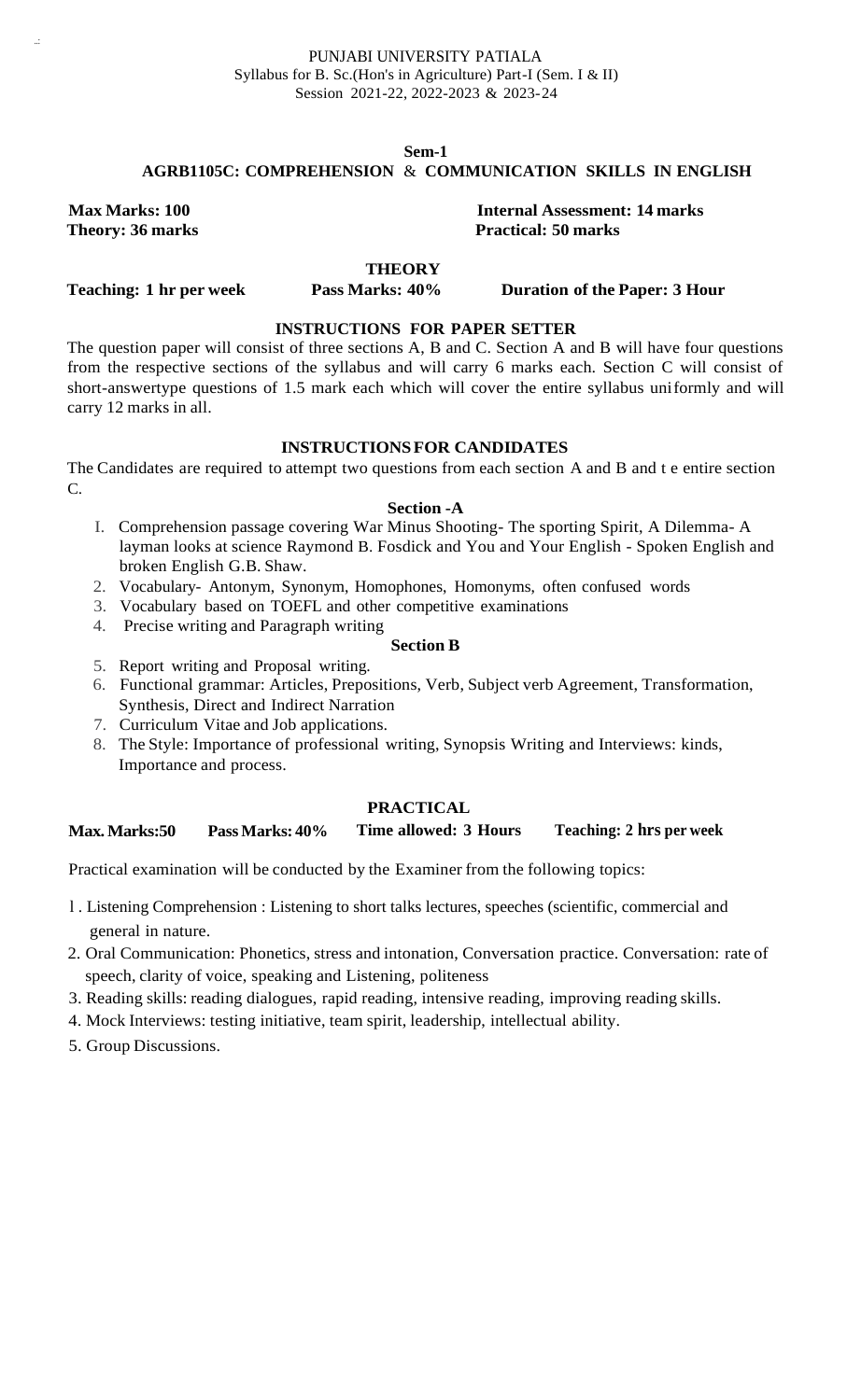#### PUNJABI UNIVERSITY PATIALA

#### Syllabus for B. Sc.(Hon's in Agriculture) Part-I (Sem. I & II) Session 2021-22, 2022-2023 & 2023-24

#### **Sem-1**

#### **AGRB1105C: COMPREHENSION & COMMUNICATION SKILLS IN ENGLISH**

- 1. Balasubramanian, T. 1989. A Text book of Phonetics for Indian Students. Orient Longman, New Delhi.
- 2. Balasubrmanyam, M. 1985. Business Communication. Vani Educational Books, New Delhi.
- 3. Naterop, Jean, B. and Rod Revell. 1997. Telephoning in English. Cambridge University Press, Cambridge.
- 4. Mohan Krishna and Meera Banerjee. 1990. Developing Communication Skills. Macmillan India Ltd. New Delhi.
- 5. Krishnaswamy,. N and Sriraman, T. 1995. Current English for Colleges. Macmillan India Ltd. Madras.
- 6. Narayanaswamy V R. 1979. Strengthen your writing. Orient Longman, New Delhi.
- 7. Sharma R C and Krishna Mohan. 1978. Business Correspondence. Tata Mc Graw Hill publishing Company, New Delhi.
- 8. Carnegie, Dale. 2012. How to Win Friends and Influence People in the Digital Age. Simon & Schuster.
- 9. Covey Stephen R. 1989. The Seven Habits of Highly Successful People. Free Press.
- 10. Spitzberg B, Barge K & Morreale, Sherwyn P. 2006. Human Communication: Motivation, Knowledge & Skills. Wadsworth.
- 11. Verma, KC. 2013. The Art of Communication. Kalpaz.
- 12. Dr. T. Bharati, Dr. M. Hariprasad and Pro. V. Prakasam, Personality Development and Communicative English. Neelkamal Publications Pvt. Ltd, New Delhi.
- 13. Wren and Martin, S. Key to High School English Grammar and Composition- Chand and Company Ltd., New Delhi
- 14. Wren and Martin, S. High School English Grammar and Composition- Chand and Company Ltd., New Delhi
- 15. Raymond Murphy, English Grammar in Use. Cambridge University Press
- 16. The Official Guide to the TOEFL Test-IV Edition, Educational Testing Services. Mc Graw Hill, New Delhi.
- 17. KrishnaMohanand, MeeraBanerjee, 1990. DevelopingCommunicationSkills. MacmillanIndiaLtd.
- 18. Asha kaul , Business communication , prentice hall of india, New Delhi
- 19. N Sundarajan business communication , Sura college of competition, Chennai
- 20. Oxford current English Grammar and communication skills by Dr. Indrajit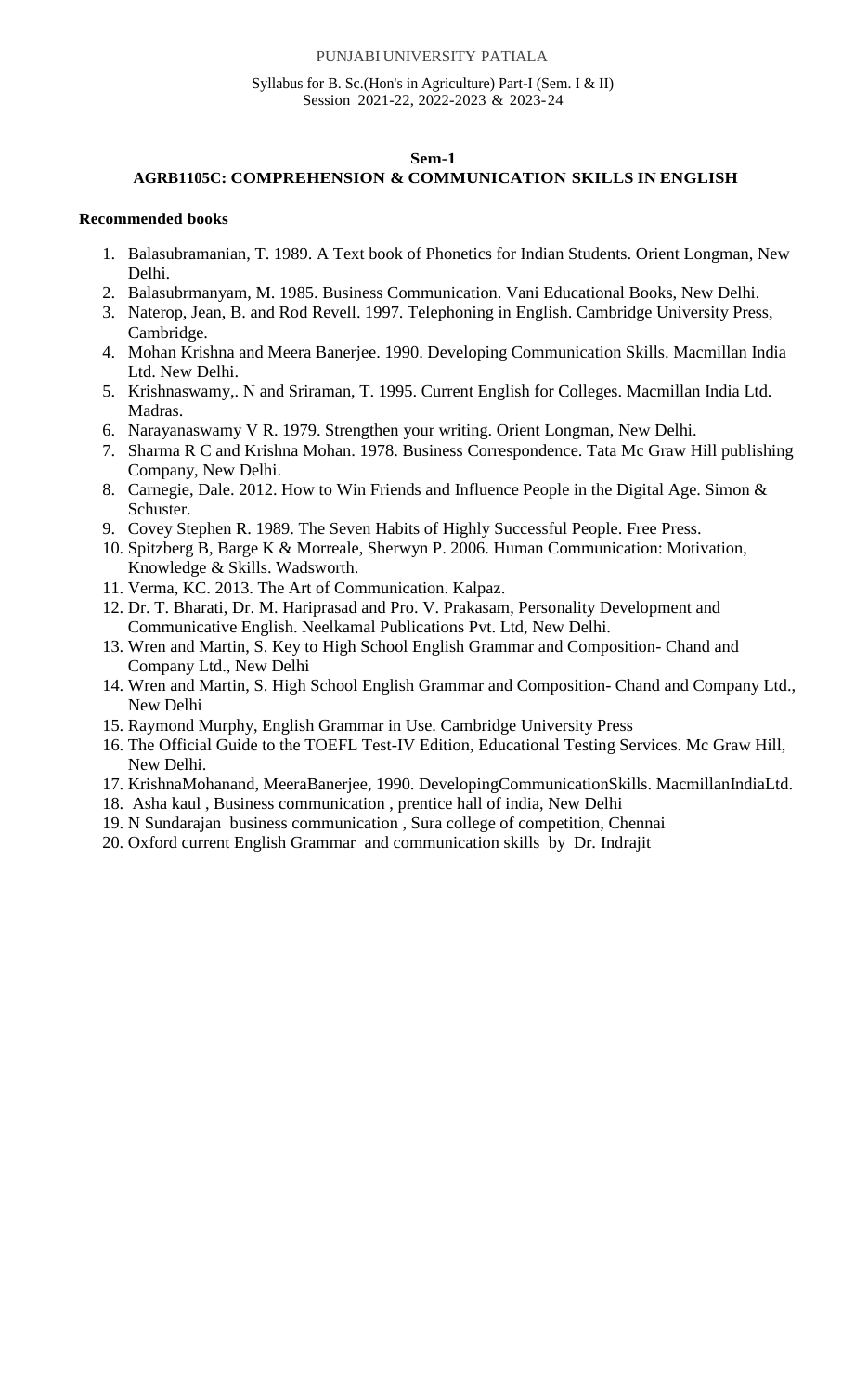#### **Sem-I**

#### **AGRB1106C: FUNDAMENTALS OF AGRONOMY**

**Max Marks: 200 Theory: 110 marks**

**Teaching: 3 hrs per week**

**Internal Assessment: 40 marks Practical: 50 marks**

**THEORY**

**Pass Marks: 40% Duration of the Paper: 3Hour**

#### **INSTRUCTIONS FOR PAPER SETTER**

The question paper will consist of three sections A, B and C. Section A and B will have four questions from the respective sections of the syllabus and will carry 16 marks each. Section C will consist of 23 short-answer type questions of 2 marks each which will cover the entire syllabus uniformly and will carry 46 marks in all.

#### **INSTRUCTIONS FOR CANDIDATES**

The Candidates are required to attempt two questions from each section A and B and the entire section C.

#### **Section A**

- I. Agronomy and its scope, seeds and sowing,
- 2. Tillage and tilth, crop density and geometry,
- 3. Crop nutrition, manures and fertilizers, nutrient use efficiency,
- 4. water resources, soil-plant-waterrelationship, crop water requirement, water use efficiency, irrigation- scheduling criteria and methods, quality of irrigation water, logging.

#### **Section B**

- 5. Weeds- importance, classification, crop weed competition, concepts of weed management principles and methods, herbicides- classification, selectivity and resistance, allelopathy.
- 6. Growth and development of crops, factors affecting growth and development.
- 7. Plant ideotypes, crop rotation and its principles, adaptation and distribution of crops.
- 8. Crop management technologies in problematic areas, harvesting and threshing of crops.

#### **PRACTICAL**

#### **Max. Marks: 50 Pass Maries: 40% Time allowed: 3 Hours Teaching: 2 hrs perweek**

- 1. Identification of crops, seeds, fertilizers, pesticides and tillage implements.
- 2. Study of agro-climatic zones of India.
- \- 3. Identification of weeds in crops.
- 4. Methods of herbicide and fertilizer application.
- 5. Study of yield contributing characters and yield estimation.
- 6. Seed germination and viability test.
- 7. Numerical exercises on fertilizer requirement, plant population, herbicides and water requirement.
- 8. Use of tillage implements-reversible plough, one way plough, harrow, leveler, seed drill.
- 9. Study of soil moisture measuring devices.
- l0. Measurement of field capacity, bulk density and infiltratjon rate.
- 11. Measurement of irrigation water.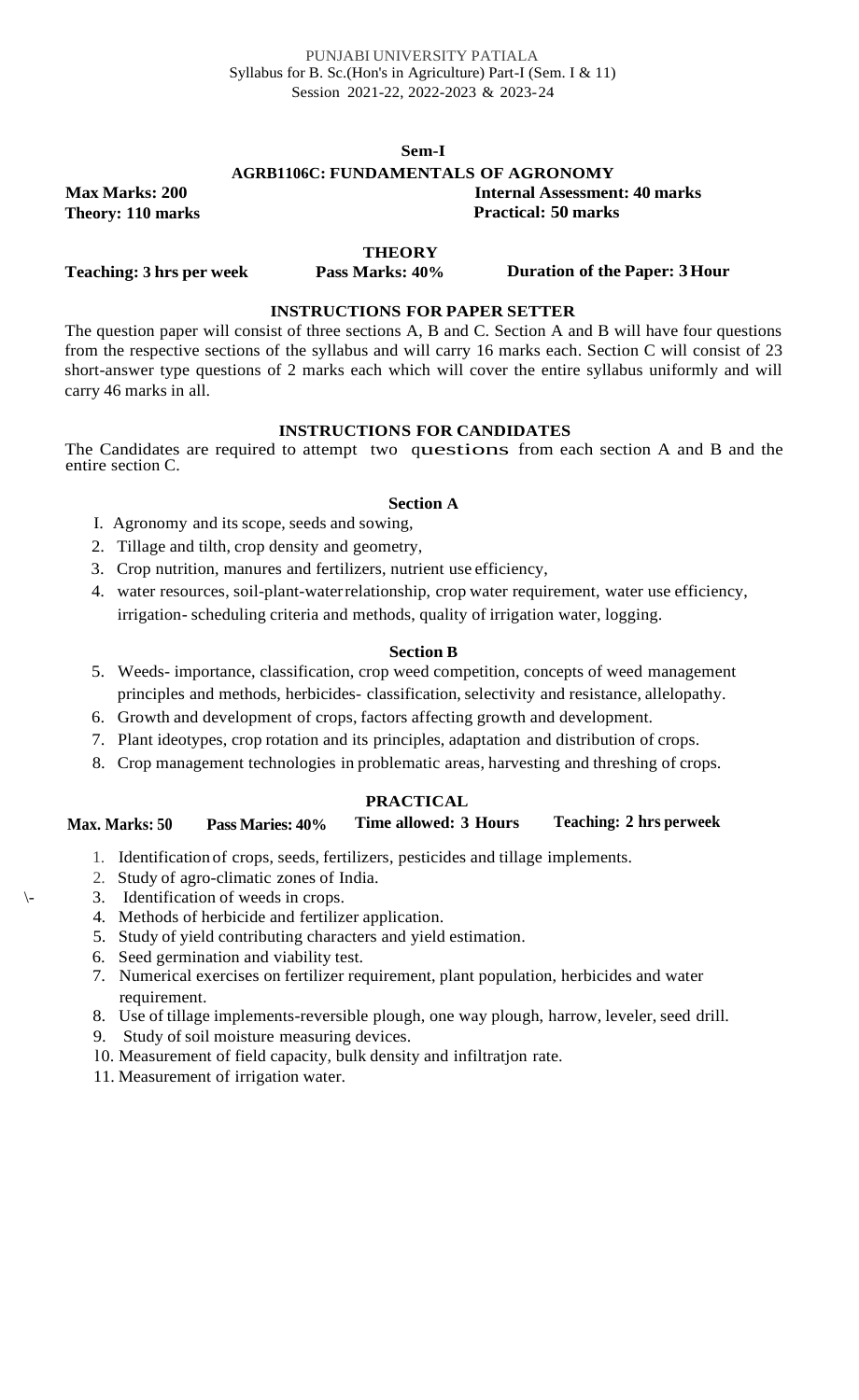#### PUNJABI UNNERSITY PATIALA Syllabus for B. Sc.(Hon's in Agriculture) Part-I (Sem. I & II) Session 2021-22, 2022-2023 & 2023-24

#### **Sem-1**

#### **AGRB1106C: FUNDAMENTALS OF AGRONOMY**

- 1. [ICAR. 20I 0. Handbook of Agriculture (6th edition), Indian Council of Agricultural Research, New Delhi.
- 2. Panda, S.C. 2012. Modern Concepts and Advance Principles in Crop Production. Agrobios (Indi,a) Jodhpur
- 3. Balasubramaniyan, P. and Palaniappan, S.P.2016. Principles and Practices of Agronomy (2nd editio n), Agrobios (India), Jodhpur
- 4. Reddy, T. Yellamanda and Reddy, G.H. Sankara. 2016. Principles of Agronomy (2nd edition) , Kalyani Publishers, Ludhiana
- 5. Reddy, S.R.20 12. Principles of Crop Production (4th edition), Kalyani Publishers,Ludhiana.
- 6. Gupta, O.P. 2005. Weed Management: Principles and Practices (2nd Ed) Agribios (India) Jodhpur.
- 7. De, Gopal Chandra 1989, Fundamentals of Agronomy. Oxford & IBH Publishing Cp., New-Delhi.
- 8. Michael, A.M. 1987. Irrigation Theory and Practice, Vikas Publishing House Pvt. Ltd., New-Delhi.
- 9. Mishra, R.D. and Ahmed, M. 1987. Manual on Irrigation Agronomy, Oxford & lBH Publishing Co.Pvt. Ltd., New-Delhi.
- 10. Cheema S.S., D.K. Dhaliwal and T.S. Sahota. Theory and Digest Agronomy.
- 11. Chhidda Singh. Modern techniques of raising field crops
- 12. Lenka, D. Climate, weather and crops in India
- 13. Mavi, H.S. Introduction to Agro-meteorology. Oxford and IBH Publishing Co., New Delhi.
- 14. Moracban, Y. B. Crop Production and Management. Oxford and IBH Publisher Co. Pvt. Ltd., New Delhi
- 15. Rajendra Prasad. Field crops
- 16. Reddy, S.R. Principles of Agronomy. Kalyani Publishers, New Delhi.
- 17. Singh S.S. Principles and Practices of Agronomy. Kalyani Publishers, New Delhi
- 18. Singh, S. S. Crop Management under irrigated and rainfed condition. Kalyani Publishers, New Delhi
- 19. Vaidya, V.G., K.R. Sahasrabuddhe and V.S. Khuspe. Crop Production and Field Experimentation. Continental Prakashan, Pune.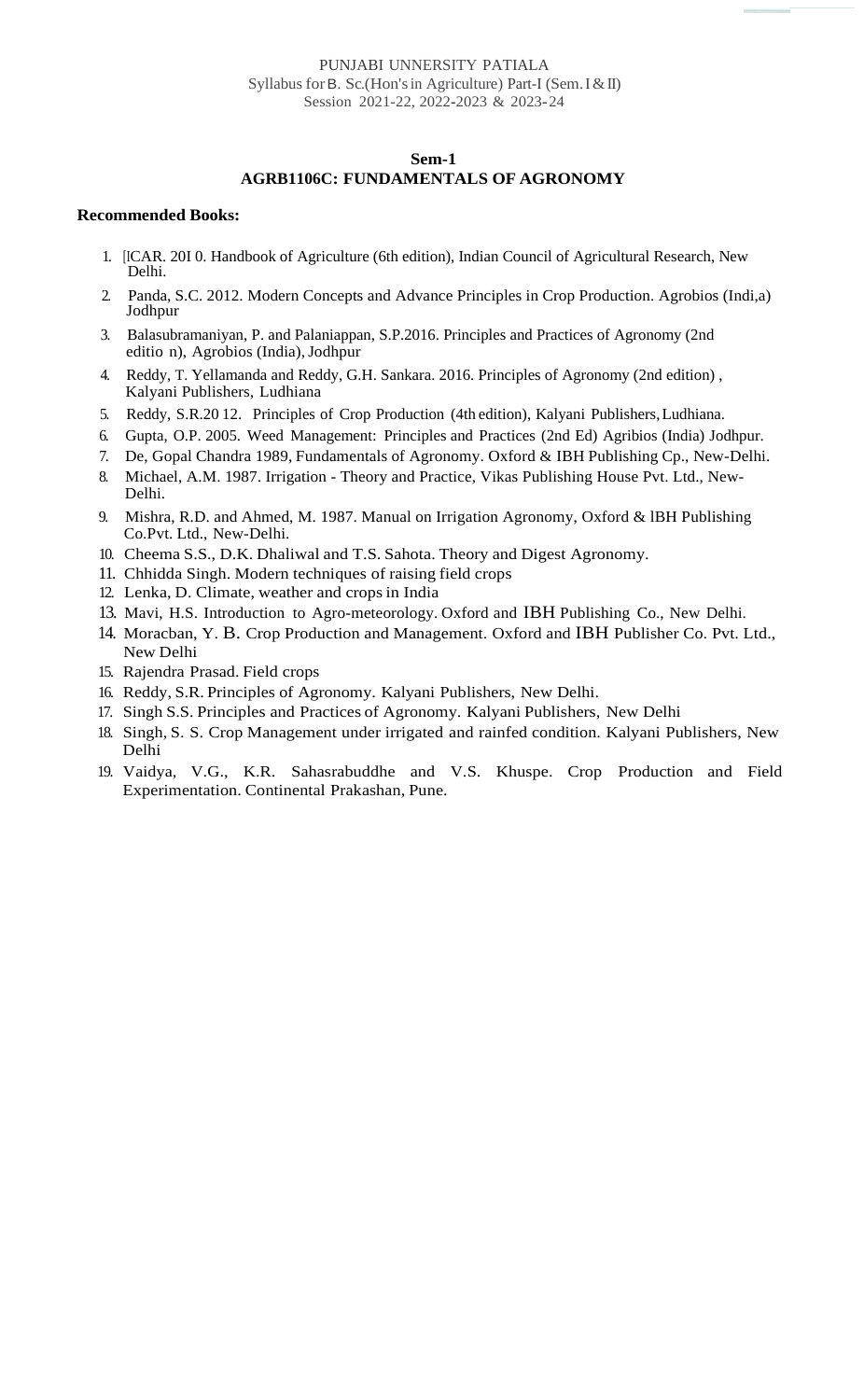#### **Sem-I**

#### **AGRB1107T: RURAL SOCIOLOGY & EDUCATIONAL PSYCHOLOGY**

**Max Marks: 100 Theory: 74 marks Teaching: 2 hrs per week**

**Internal Assessment: 26 marks Duration of the Paper: 3 Hour Pass Marks: 40%**

#### **INSTRUCTIONS FOR PAPER SETTER**

The question paper will consist of three sections A, B and C. Section A and B will have four questions from the respective sections of the syllabus and will carry 11 marks each. Section C will consist of 15 short-answer type questions of 2 marks each which will cover the entire syllabus uniformly and will carry 30 marks in all.

#### **INSTRUCTIONS FOR CANDIDATES**

The Candidates are required to attempt two questions from each from section A and B and the entire section C.

#### **Section A**

- l. Sociology and Rural sociology: Definition and scope, itssignificance in agriculture extension,
- 2. Social Ecology, Rural society, Social Groups, Social Stratification,
- 3. Culture concept, Social Institution,
- 4. Social Change & Development.

#### **SectionB**

- 5. Educational psychology: Meaning & its importance in agriculture extension.
- 6. Behavior: Cognitive, affective, psychomotor domain,
- 7. Personality, Learning, Motivation,
- 8. Theories of Motivation, Intelligence.

- 1. Chitambar, J.B. 1973. Introductory rural sociology. New York, John Wilex and Sons.
- 2. Desai, A.R. 1978. Rural sociology in India. Bombay, Popular Prakashan, 5th Rev. ed.
- 3. Doshi, S.L. 2007. Rural sociology. Rawat Publishers, Delhi.
- 4. Jayapalan, N. 2002. Rural sociology. Altani.c Publishers, New Delhi.
- 5. Sharma, K.L. 1997. Rural society in India. Rawat Publishers, Delhi.
- 6. Bhatia, H.R. 1965. A Text Book of Educational Psychology, Asia Publishing House, New Delhi.
- 7. Pujari, D. 2002. Educational Psychology in Agriculture, Agrotech Publishing Academy, Udaipur (Raj.)
- 8. Bhushan, V. and Sachdeva, D.R. 2010. An introduction to Sociology, Kitab Mahal, NewDelhi.
- 9. Rao, C.N.S. 2015. Sociology, S.Chand & Company, New Delhi.
- l 0. Maslow, A.H. 1970. Motivation and personality. Harper and Row publishers , New York.
- 11. Monda!, S. 2014. Text Book of Rural Sociology and Educational Psychology. Kalyani Publishers, New Delhi.
- 12. Sharma 0 . P. and Somani L. L. 2012. Psychology. Agrotech Pub. Co., Udaipur Fundamentals of Rural Sociology and Educational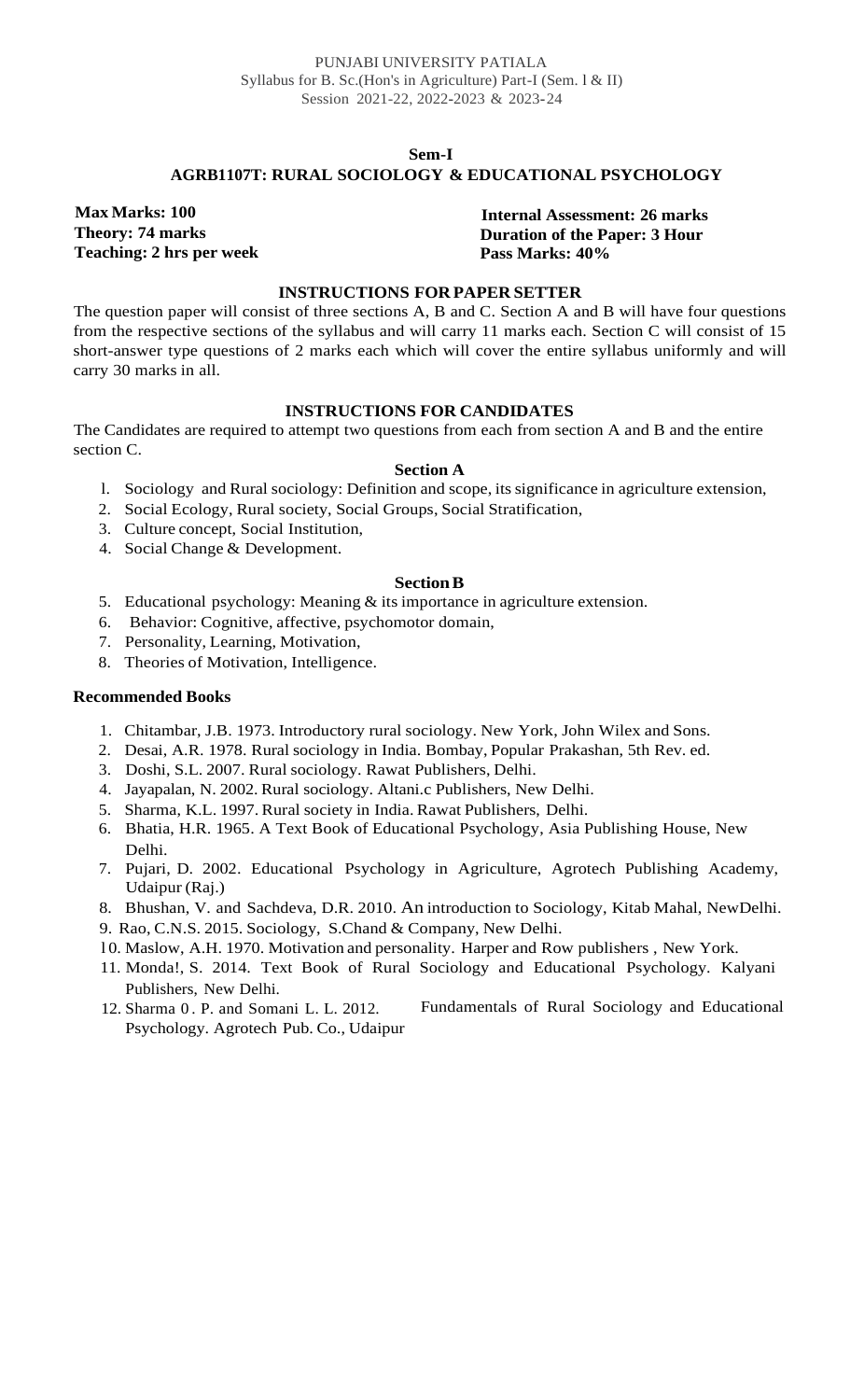#### PUNJABI UNNERSITY PATIALA Syllabus for B. Sc.(Hon's in Agriculture) Part-I (Se m. I & II) Session 2021-22, 2022-2023 & 2023-24

**Sem-11**

#### **AGRB1208C:FUNDAMENTALS OF AGRICULTURAL EXTENSION EDUCATION**

**Max Marks: 150 Theory: 74 marks**

**Internal Assessment: 26 marks Practical: 50 marks**

**THEORY**

**Teaching: 2 hrs per week**

**Pass Marks: 40% Duration of the Paper: 3 Hour**

### **INSTRUCTIONS FOR PAPER SETTER**

The question paper will consist of three sections A, B and C. Section A and B will have four questions from the respective sections of the syllabus and will carry 11 marks each. Section C will consist of 15 short-answer type questions of 2 marks each which will cover the entire syllabus uniformly and will carry 30 marks in all.

#### **INSTRUCTIONS FOR CANDIDATES**

The Candidates are required to attempt two questions from each from section A and B and the entire section C.

#### **Section A**

- I. **Education:** Meaning, definition & Types; Extension Education- meaning, definition, scope and process; objectives and principles of Extension Education; Extension Programme planning-Meaning, Process, Principles and Steps in Programme Development.
- 2. Extension systems in India: extension efforts in pre-independenceera (Sriniketan, Marthandam, Firka Development Scheme, Gurgaon Experiment, etc.) and post-independence era (Etawah Pilot Project, Nilokheri Experiment, etc.) various extension/ agriculture development programmes launched by ICAR/ Govt. of India (IADP, IAAP, HYVP, KVK, IVLP, ORP, ND,NATP, NAIP, etc.).
- 3. New trends in agricu lture extension: privatization extension, cyber extension/ e-extension, market-led extension, farmer-led extension, expert systems, etc.
- 4. Rural Development: concept, meaning, definition; various rural develop ment programmes launched by Govt. of India.

#### **Section B**

- 5. Community Dev.-meaning, definition, concept & principles, Philosophy of C.D. Rural Leadership: concept and definition, types of leaders in rural context; extension administration: meaning and concept, principles and functions.
- 6. Monitoring and evaluation: concept and definition, monitoring and evaluation of extension programmes; transfer of technology: concept and models, capacity building of extension personnel; extension teaching methods: meaning, classification, individual, group and mass contact methods, ICT Applicationsin TOT (New and Social Media), media mix strategies;
- 7. communication: meaning and definition; Principles and Functions of Communication, models and barriers to communication.
- 8. Agriculture journalism; diffusion and adoption of innovation: concept and meaning, process and stages of adoption, adopter categories.

#### **PRACTICAL**

#### **Max.Marks: 50 PassMarks:40% Time allowed: 3 Hours Teaching: 2 hrs perweek**

- 1. To get acquainted with university extension system.
- 2. Group discussion- exercise; handling and use of audio visual equipments and digital camera and LCD projector;
- 3. Preparation and use of AV aids, preparation of extension literature leaflet, booklet, folder, pamphlet news stories and success stories;
- 4. Presentation skills exercise; micro teaching exercise;
- 5. A visit to village to understand the problems being encountered by the villagers/ farmers; to study organization and functioning of DRDA and other development departments at district level;
- 6. Visit to NGO and learning from their experience in rural development;
- 7. Understanding PRA techniques and their application in village development planning;
- 8. Exposure to mass media.
- 9. Visit to community radio and television studio for understanding the process of programme production;
- 10. Script writing, writing for print and electronic media, developing script for radio and television.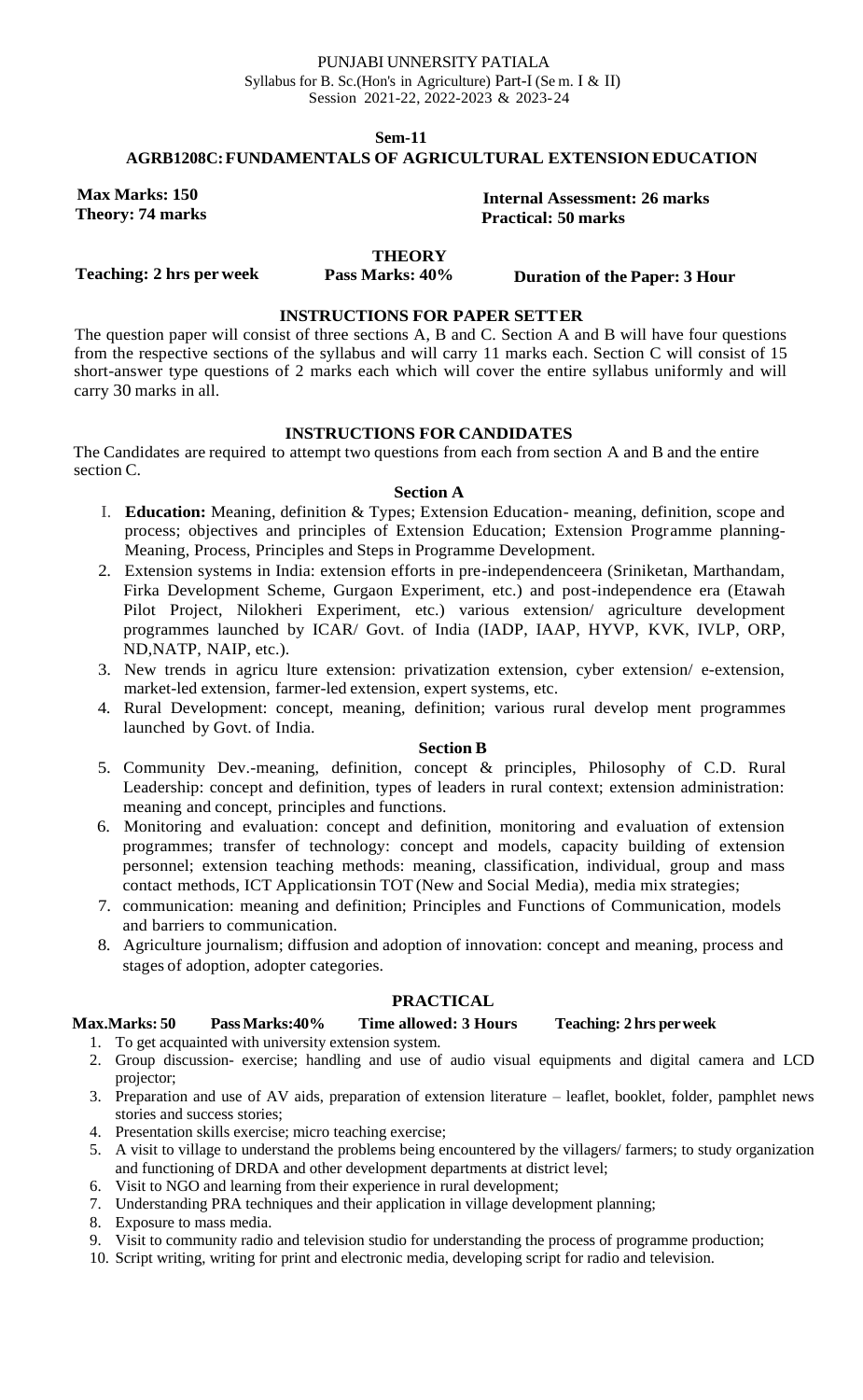#### PUNJABI UNIVERSITY PATIALA Syllabus for B. Sc.(Hon's in Agriculture) Part-I (Sem. I & II) Session 2021-22, 2022-2023 & 2023-24

#### **Sem-II**

#### AGRB1208C: **Fundamentals of Agricultural Extension Education**

- 1. Jalihal, K.A. Veerabhadraiah, V. 2007. Fundamentals of Extension Education and Management in Extension, Concept Publishing Company.
- 2. Ray, G.L. 2003. Extension Communication and Management. Kalyani Publishers. Fifth revised and enlarged edition.
- 3. Dahama, O.P. and Bhatnagar, O.P. 2003. Education and Communication for Development. Oxford and IBH Publishing Co. Pvt. Ltd.
- 4. Sandhu, A.S. 1993.Textbook on Agricultural Communication: Process and Methods. Oxford and IBH Publishing Co. Pvt. Ltd.
- 5. Chitambar, J.B. 2008. Introductory Rural Sociology. New Age International (P) Limited.
- 6. Sachdeva, D. R. and Bhushan, V. 2007. An Introduction to Sociology. KitabMahal Agency.
- 7. Reddy, A.A. 2001. Extension Education, Baptala: Sri Lakshmi Press.
- 8. Sehgal, S. and Raghuvanshi, R.S. 2007. Text Book of Community Nutrition. ICAR: New Delhi.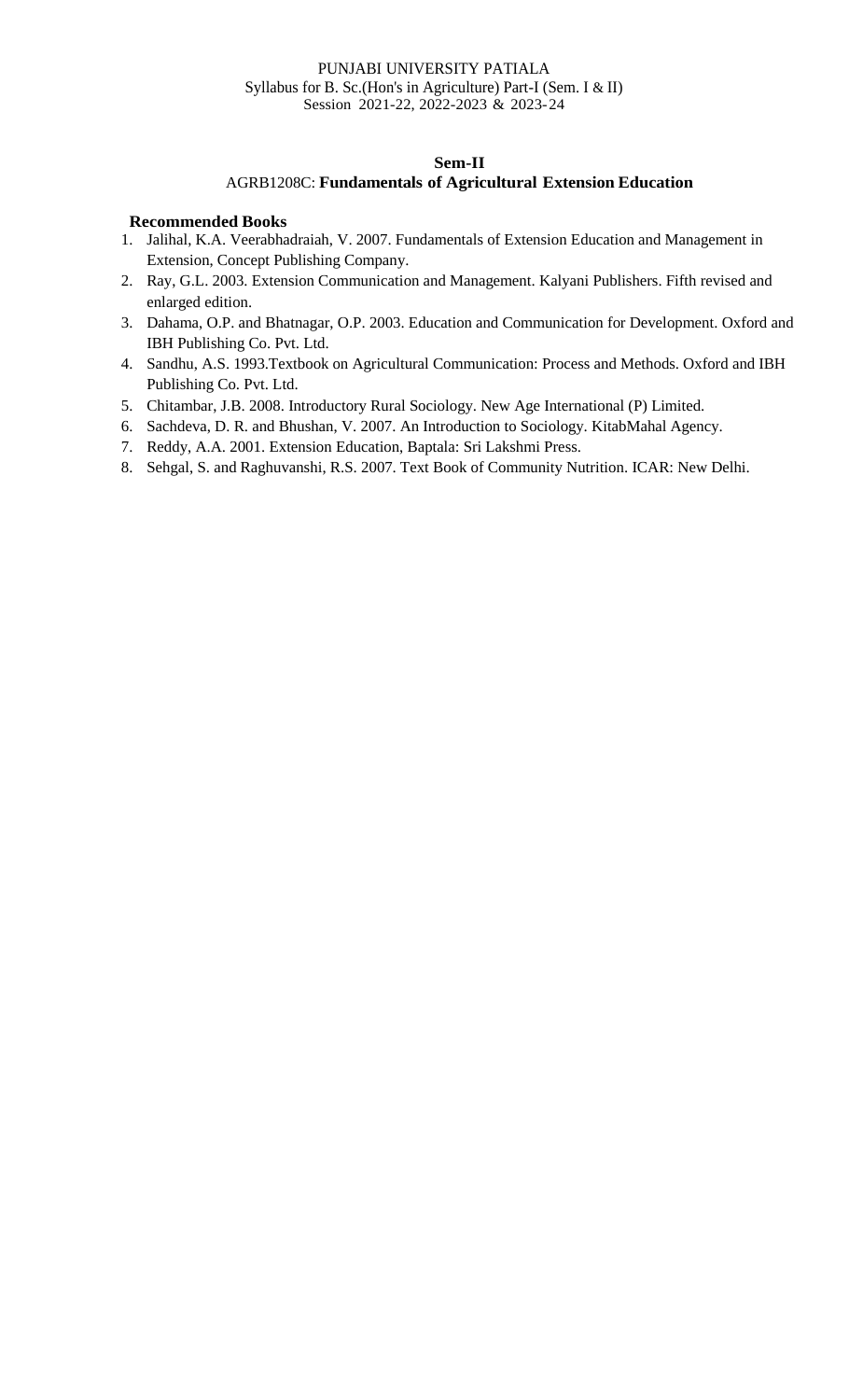#### **AGRB1209C: COMMUNICATION SKILLS AND PERSONALITY DEVELOPMENT Max Marks: 100 Theory: 36 marks Internal Assessment: 14 marks Practical: 50 marks**

**THEORY**

**Teaching: 1 hr per week**

**Pass Marks: 40% Duration of the Paper: 3 Hour**

#### **INSTRUCTIONS FOR PAPER SETTER**

The question paper will consist of three sections A, B and C. Section A and B will have four questions from the respective sections of the syllabus and will carry 6 marks each. Section C will consist of 8 short-answer type questions of 1.5 marks each which will cover the entire syllabus uniformly and will carry 12 marks in all.

#### **INSTRUCTIONS FOR CANDIDATES**

The Candidates are required to attempt two questions from each section A and B and the entire section C.

#### **Section A**

- 1. Communication Skills: Structural and functional grammar; meaning and process of communication,
- 2. Verbal and nonverbal communication; listening and note taking,
- 3. Writing skills, oral presentation skills;
- 4. Field diary and lab record; indexing, footnote and bibliographic procedures.

#### **Section B**

- 5. Reading and comprehension of general and technical articles,
- 6. precise writing, summarizing, abstracting;
- 7. individual and group presentations,impromptu presentation, public speaking;
- 8. Group discussion. Organizing seminars and conferences.

### **PRACTICAL**

#### **Max. Marks: 50 Pass Marks: 40% Time allowed: 3 Hours Teaching: 2 hrs perweek**

- **1.** Listening and note taking,
- **2.** Writing skills, oral presentation skills;
- **3.** field diary and lab record;
- **4.** Indexing, footnote and bibliographic procedures.
- **5.** Reading and comprehension of general and technical articles, precise writing, summarizing, abstracting;
- **6.** Individual and group presentations.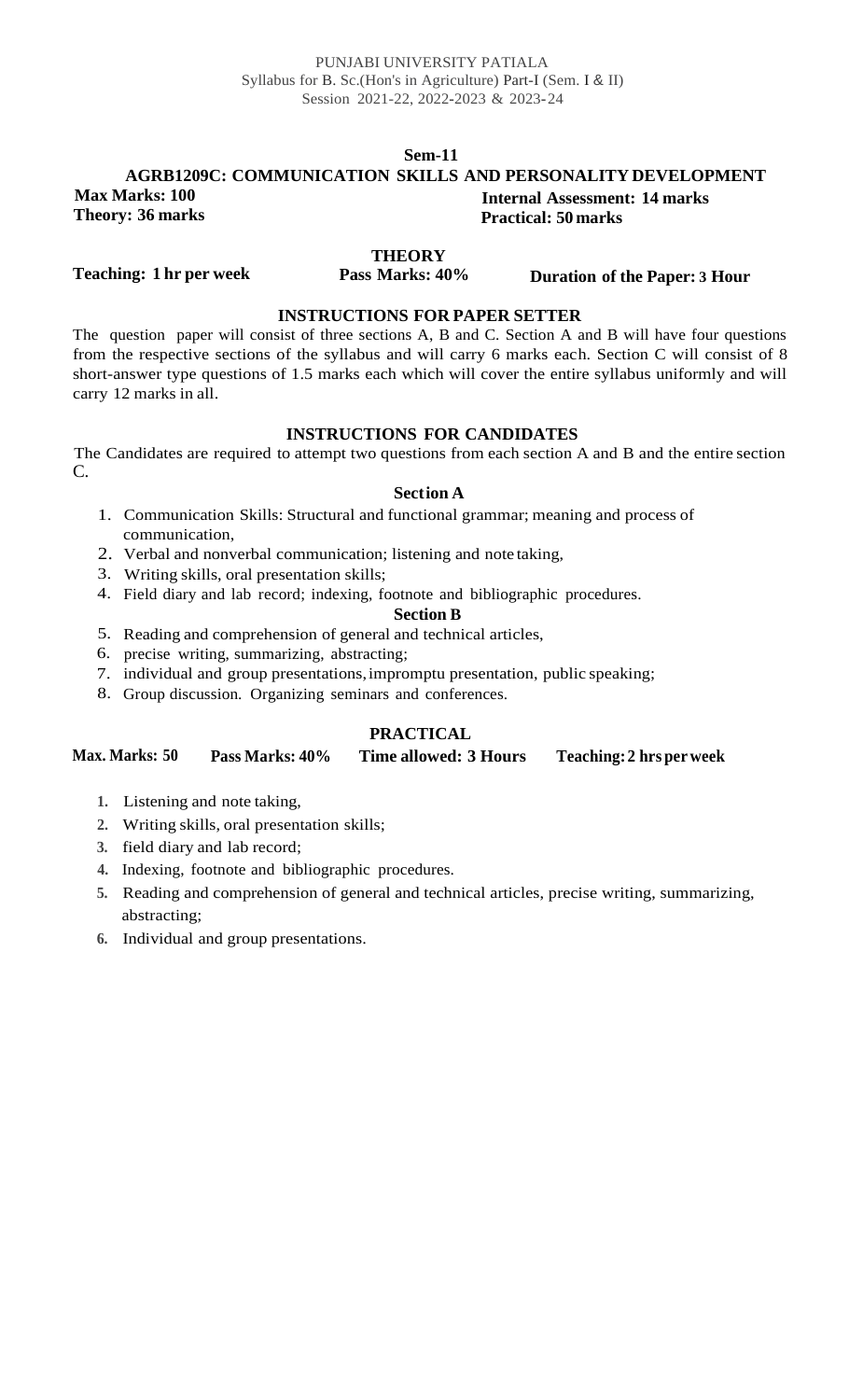#### **AGRB1209C: COMMUNICATION SKILLS AND PERSONALITY DEVELOPMENT**

- 1. Sandhu, A. S. 1999. Textbook on Agricultural Communication; process and methods oxford RIBH Publishing co. Pvt. Ltd. New Delhi.
- 2. Berlo, David K. 1960. The process of Communication. New Yark, Holt, Rinehart and Winston Inc.
- 3. Dahama, O. P. and Bhatnagar, O.P. 1998. Education and Communication for Development, Oxford and IBH publishing Co. Pvt. Ltd., New Delhi.
- 4. Jalihal, K. A. and Veerabhadraiah, V. 2007. Fundamentals of Extension Education and Management in Extension, Concept publishing company, New Delhi.
- 5. Ray, G. L. 1991. (1st Edition), Extension Communication and Management, Kalyani Publishers, Ludhiana {7th revised edition - 2010}.
- 6. Supe, S. V. 2013. (2nd Edition), A Text Book of Extension Education, Agrotech Publishing Academy, Udaipur.
- 7. M Hilaris. 2011. Indian agriculture and information and communication technology (ICT): Soundari, New century Publications, Carnegie,
- 8. Dale. 2012. How to Win Friends and Influence People in the Digital Age. Simon & Schuster.
- 9. Covey Stephen R. 1989. TheSeven Habits of Highly Successful People. Free Press.
- 10. Verma, K.C. 2013. The Art of Communication. Kalpaz.
- 11. Mohan Krishna and Meera Banerjee. 1990. Developing Communication Skills. Macmillan India Ltd. New Delhi.
- 12. Sharma, R. C. and Krishna, Mohan. 1978. Business Correspondence. Tata Mc Graw Hill
- 13. Adivi Reddy, A. 2001. Extension Education, Sree Lakshmi press, Bapatla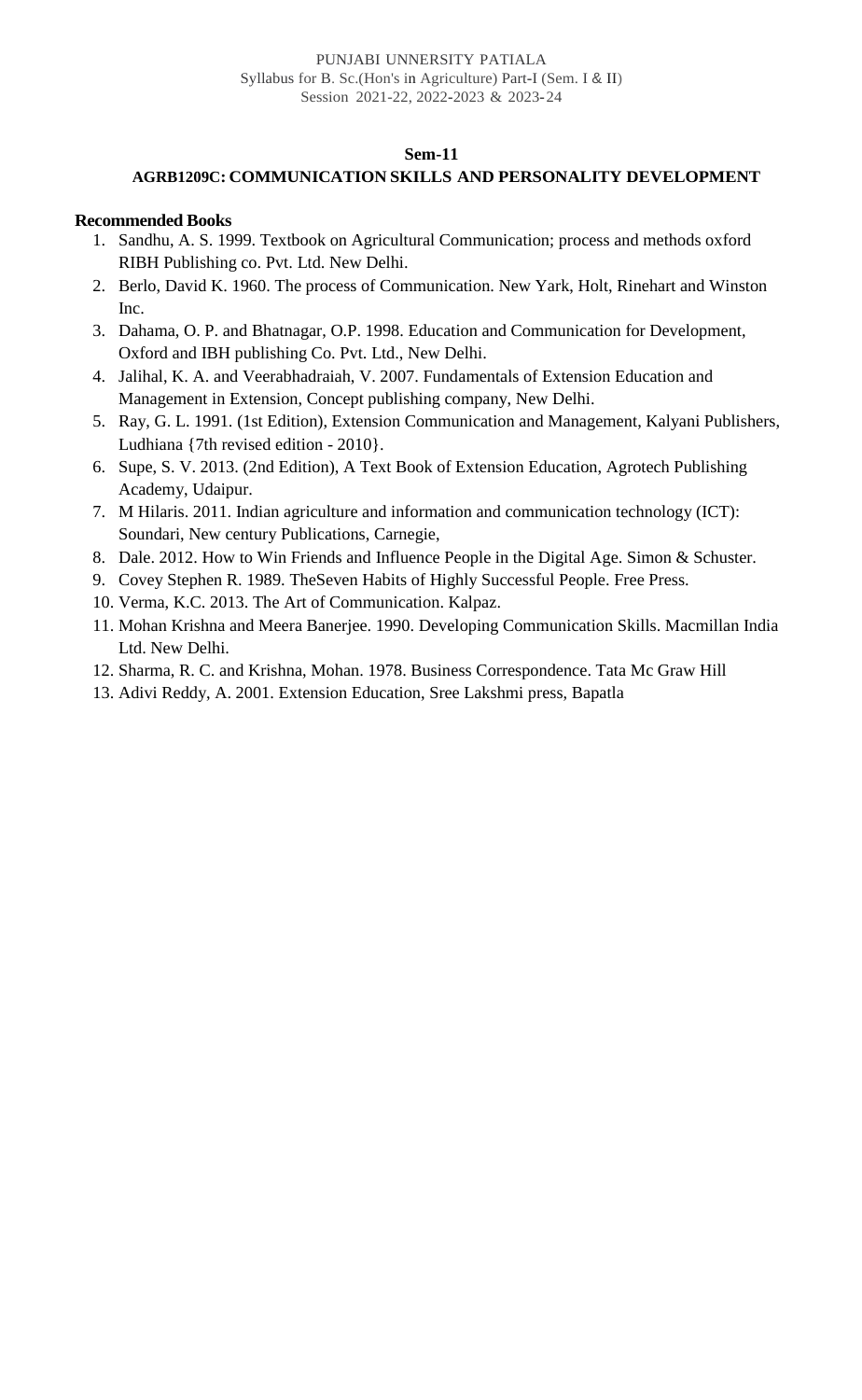#### PUNJABI UNIVERSITY PATIALA Syllabusfor B. Sc.(Hon'sin Agriculture) Part-I (Sem. I & II) Session 2021-22, 2022-2023 & 2023-24

#### Sem-11 AGRB1210T Punjabi Professional/Mudla Gyan/Elementary Punjabi Qualifying subject

Max Marks: 100 Theory: 75 marks Teaching: 2 hrs per week

 $\sqrt{ }$ 

Internal Assessment: 25 marks Pass Marks: 40% Duration of the Paper: 3 Hour

# SYLLABUS & COURSES OF PUNJABI (FOR PROFESSIONAL COURSES)/ PUNJABI MUDLA GYAN/ ELEMENTORY PUNJABI(FOR STUDENTS OF OTHER STATE) WILL BE AS PER UG (BOARD OF STUDIES) IN PUNJABI, PUNJABI UNIVERSITY, PATIALA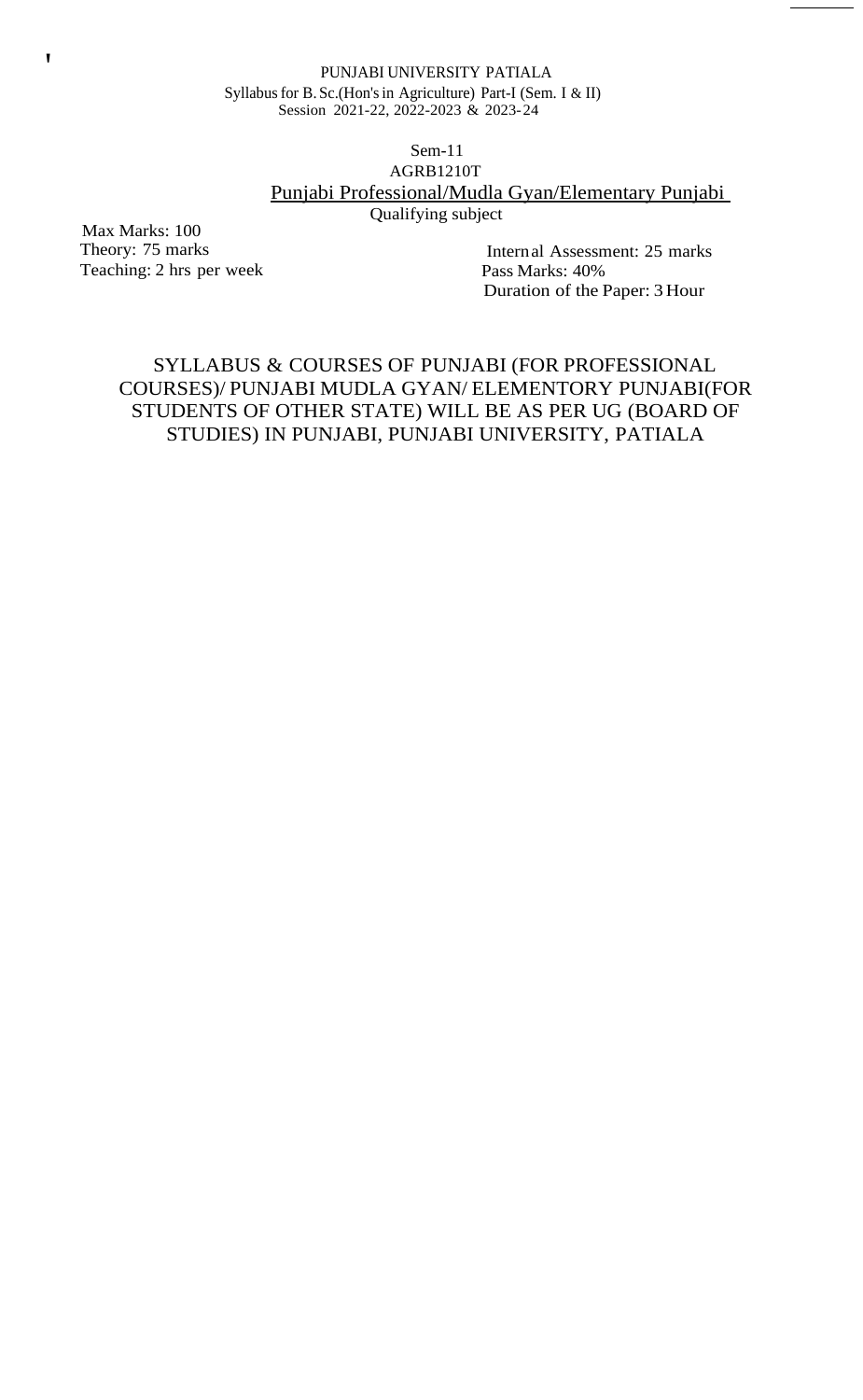#### Sem-11 AGRB1211T DRUG ABUSE: PROBLEM, MANAGEMENT AND PREVENTION

#### Qualifying subject

Max Marks: 100 Theory: 75 marks Teaching: 2 hrs per week

Internal Assessment: 25 marks Pass Marks: 40% Duration of the Paper: 3 Hour

# COMMON FOR ALL UNDERGRADUATE DEGREE COURSES PART-I (SEMESTER-II) QUALIFYING SUBJECT-DRUG ABUSE:PROBLEM, MANAGEMENT AND PREVENTION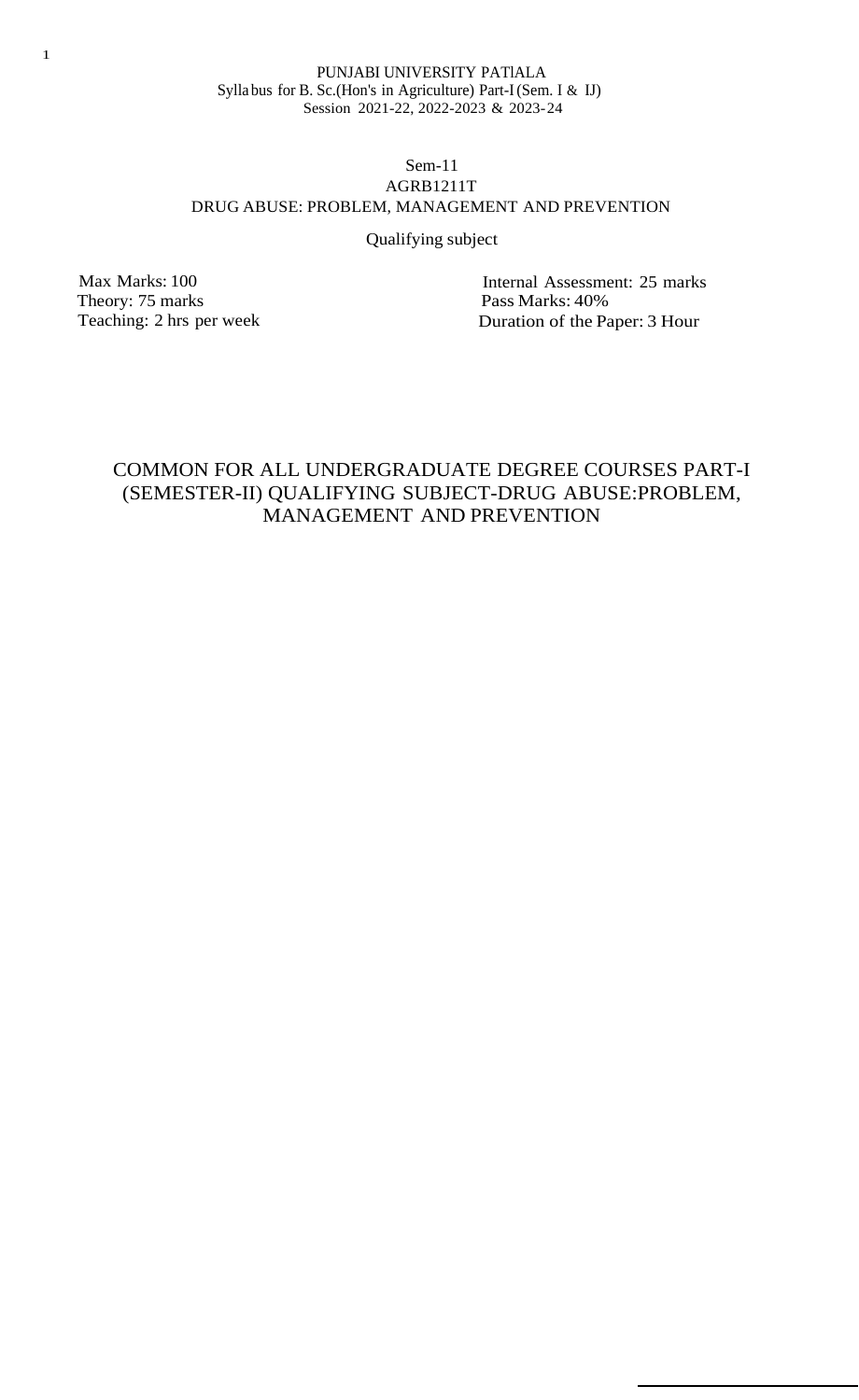#### **Sem-I AGRB1109C: INTRODUCTRY BIOLOGY (FOR NON-MEDICALSTUDENTS)**

**Max Marks: 100 Theory: 36 marks**

**Internal Assessment: 14 marks Practical: 50 marks**

#### **THEORY**

**Teaching: 1 hr per week**

**Pass Marks: 40% Duration of the Paper: 3 Hour**

### **INSTRUCTIONS FOR PAPER SETTER**

The question paper will consist of three sections A, B and C. Section A and B will have four questions from the respective sections of the syllabus and will carry 6 marks each. Section C will consist of 8 short-answer type questions of 1.5 marks each which will cover the entire syllabus uniformly and will carry 12 marks in all.

#### **INSTRUCTIONS FOR CANDIDATES**

The Candidates are required to attempt two questions from each section A and B and the entire section C.

#### **Section A**

- l. Introduction to the living world, diversity and characteristics of life, origin of life,
- 2. Evolution and Eugenics.
- 3. Binomial nomenclature and classification
- 4. Cell and cell division.

#### **Section B**

- 5. Morpho logy of flowing plants.
- 6. Seed and seed germination.
- 7. Plant systematic- viz Brassicaceae, Fabaceae and Poaceae.
- 8. Role of animals in agricu lture.

### **PRACTICAL**

| Max. Marks: 50 | Pass Marks: 40% | Time allowed: 3 Hours | <b>Teaching: 2 hrs perweek</b> |
|----------------|-----------------|-----------------------|--------------------------------|
|                |                 |                       |                                |

- J. Morphology of flowering plants root, stem and leaf and their modifications.
- 2. Inflorescence,flower and fruits.
- 3. Cell, tissues & cell division.
- 4. Internal structure of root, stem and leaf.
- 5. Study of specimens and slides.
- 6. Description of plants Brassicaceae
- 7. Description of plants Fabaceae
- 8. Description of plants Poaceae.

#### **Recommended Books** B k

- 1. Bhatia, K.N. & Tyagi, MP. 2012. *Trueman's Elementary Biology*. 24th ed. Trueman Book Company.
- 2. Dhami, P.S. & Mahindru, R.C. 1996. *A Text Book of Biology for 10+2.* Pradeep Publications.
- 3. Alberts, B., Johnson, A., Lewis J, Raff M, Roberts K &Walter P. 2008. *Molecular Biology of the Cell*. 5th Ed. Garland Science/ Taylor and Francis Group.
- 4. Lodish, H., Berk, A., Kaiser, C.A., Krieger M, Bretscher A, Ploegh H, Amon A & Scott MP. 2012. *Molecular Cell Biology*. W. H. Freeman.
- **5.** Sadava DE. 1993. *Cell Biology: Organelle Structure and Function*. Jones and Bartlett Publishers.
- 6. Phundan Singh. 2014. *Essentials of Plant Breeding.* Kalyani Publishers.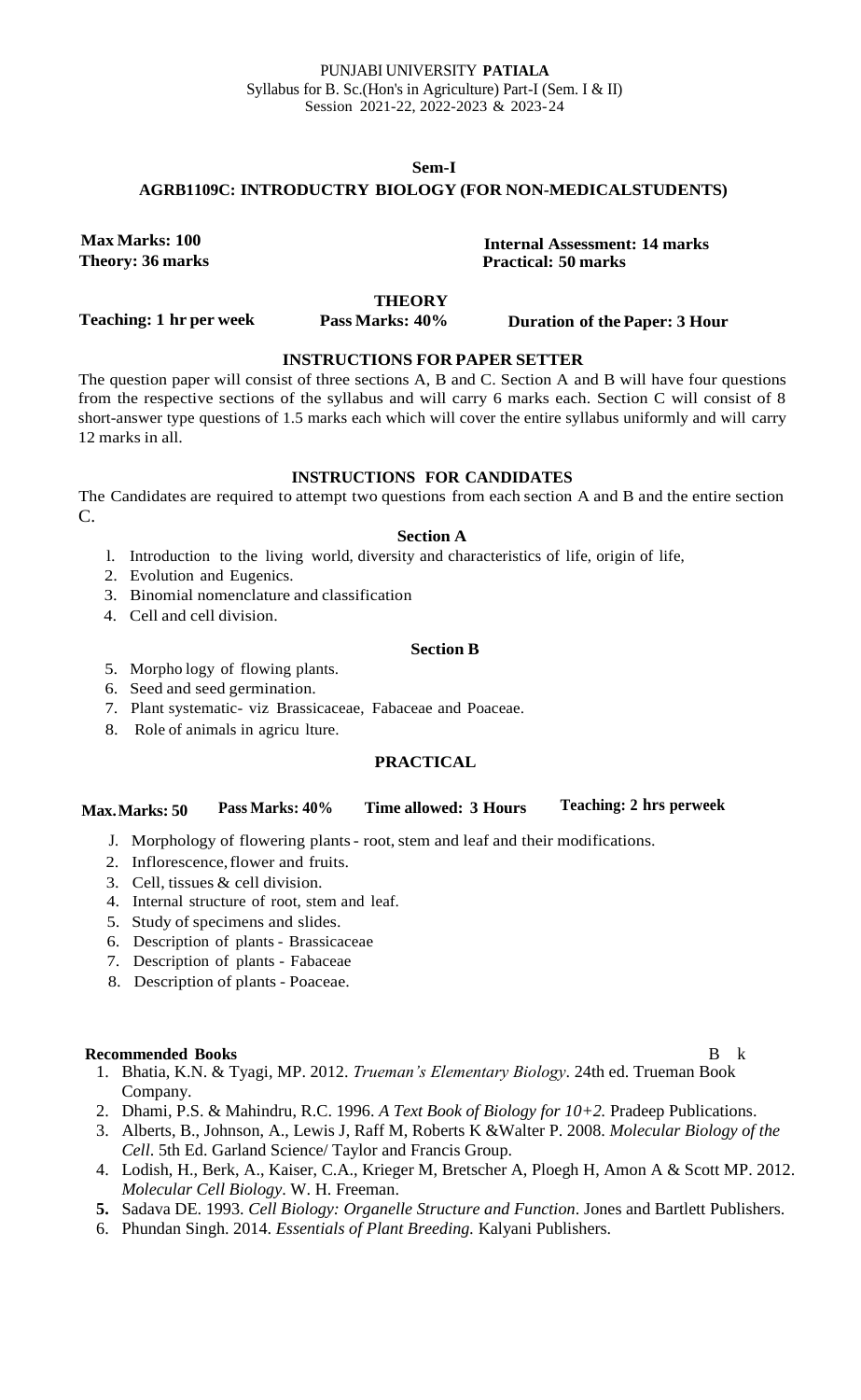### **Sem-I AGRB1108T: - ELEMETARY MATHEMATICS**

**Max Marks: 100 Theory: 74 marks**

*....-..{*

**Internal Assessment: 26 marks Pass Marks: 40% Teaching: 2 hrs per week Duration of the Paper: 3 Hour**

#### **INSTRUCTIONS FOR PAPER SETTER**

The question paper will consis t of three sections A, B and C. Section A and B will have four questions from the respective sections of the syllabus and will carry 11 marks each. Section C will consist of 15 short-answer type questions of 2 marks each which will cover the entire syllabus uniformly and will carry 30 marks in all.

#### **INSTRUCTIONS FOR CANDIDATES**

The Candidates are required to attempt two questions from each from section A and B and the entire section C.

#### **Section A**

- 1. Straight lines : Distance formula, section formula (internal and external division), Change of axes (only origin changed), Equation of co-ordinate axes, Equation of lines parallel to axes, Slope-intercept form of equation of line, Slope-point form of equation of line,
- 2. Two point form of equation of line, Intercept form of equation of line, Normal form of equation of line,
- 3. General form of equation of line, Point of intersection of two st. lines, Angles between two st. lines , Parallel lines, Perpendicular lines, Angle of bisectors between two lines, Area of triangle and quadrilateral.
- 4. Circle: Equation of circle whose centre and radius is known, General equation of a circle, Equation of circle passing through three given points, Equation of circle whose diameters is line joining two points (Xi, Y1)  $\&$  (X2,Y2), Tangent and Normal to a given circle at given point (Simple problems), Condition of tangency of a line  $y = mx + c$  to the given circle  $x^2 + \vec{j} = a\hat{2}$ .

# **Sect ion B**

- 5. Differential Calculus : Definition of function, limit and continuity, Simple problems on limit, Simple problems on continuity, Differentiation of  $x''$ ,  $ex$ ,  $sin x \& cos x$  from fist principle, Derivatives of sum, difference, product and quotient of two functions
- 6. Differentiation of functions of functions (Simple problem based on it), Logarithmic differentiation (Simple problem based on it), Differentiation by substitution method and simple problems based on it, Differentiation of Inverse Trigonometric functions. Maxima and Minima of the functions of the form  $y=f(x)$  (Simple problems based on it).
- 7. Integral Calculus : Integration of simple functions, Integration of Product of two functions, Integration by substitution method, Definite Integral (simple problems based on it), Area under simple well-known curves(simple problems based on it).
- 8. Matrices and Determinants: Definition of Matrices, Addition, Subtraction, Multiplicatio n, Transpose and Inverse up to 3rd order, Properties of determinants up to 3rd order and their evaluation.

- 1. NCERT, 2012. *Mathematics of Class XI.* NCERT India.
- 2. Sharma, R.D. 2014. *Mathematics of Class XI.* Dhanpat Rai Publisher.
- 3. NCERT, 2012. *Mathematics of Class XII.* NCERT India.
- 4. Sharma, R.D. 2014. *Mathematics of Class XII.* Dhanpat Rai Publisher.
- 5. Chatterjee, S. K. 1970. Mathematical Analysis. Oxford & IBH.
- 6. Frank, A. (1962). Schaum's Outline of Theory and Problems of Matrices. McGraw-Hill
- 7. Frank, A. 1967. Theory and Problems of Differential Equations. McGraw-Hill
- 8. Gentle JE. (2007). Matrix Algebra: Theory, Computations and Applications in Statistics. Springer
- 9. Narayan, S. (1953). A Text Book of Matrices. S. Chand and Company.
- 10. Parameswaran, S. (1976). An introduction to mathematics. Oxford & IBH Publishing Co.172p.
- 11. Priestley, H.A. (1985). Introduction to Complex Analysis. Clarenton Press
- 12. Walter R. (1976). Principles of Mathematical Analysis. McGraw-Hill.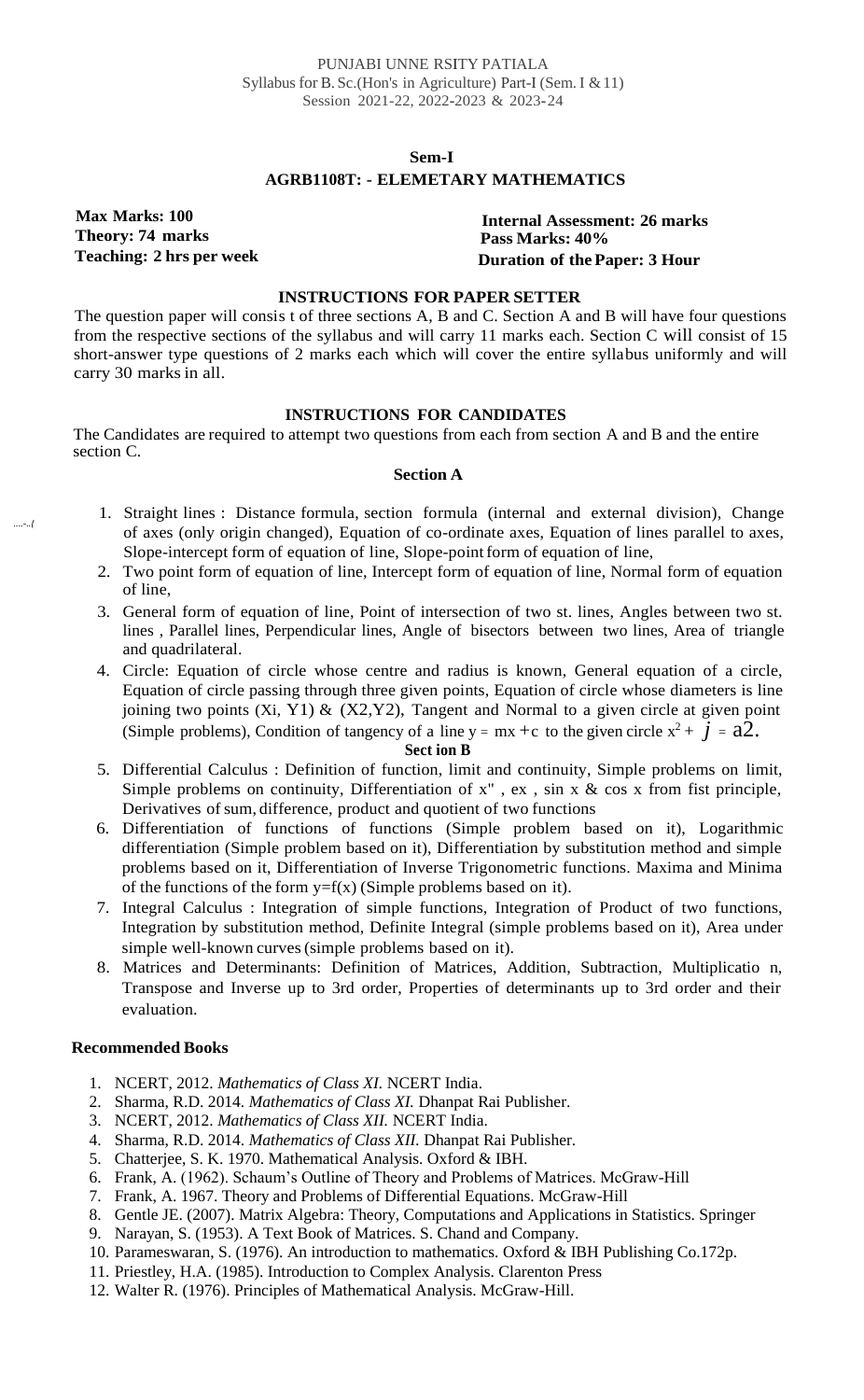#### **AGRB1110T: AGRICULTURAL HERITAGE**

**Internal Assessment: 14 marks Pass Marks: 40%**

#### **Duration of the Paper: 3 Hour**

#### **INSTRUCTIONS FOR PAPER SETTER**

The question paper will consist of three sections A, B and C. Section A and B will have four questions from the respective sections of the syllabus and will carry 6 marks each. Section C will consist of 8 short-answer type questions of 1.5 marks each which will cover the entire syllabus uniformly and will carry 12 marks in all.

#### **INSTRUCTIONS FOR CANDIDATES**

The Candidates are required to attempt two questions from each section A and B and the entire section C.

#### **Section A**

- 1. Introduction of Indian agricultural heritage; Ancient agricultural practices,
- 2. Relevance of heritage to present day agriculture;
- 3. Past and present status of agriculture and farmers in society;
- 4. Journey of Indian agriculture and its development from past to modern era;

#### **Section B**

- 5. Plant production and protection through indigenous traditional knowledge; Crop voyage in India and world,
- 6. Agriculture scope; Importance of agriculture and agricu ltural resources available in India; Crop significance and classifications,
- 7. National agricu1ture setup in India; Current scenario of Indian agriculture,
- 8. Indian agricultural concerns and future prospects.

#### **Recommended Books**

**Max Marks: 50 Theory: 36 marks**

**Teaching: 1 hr per week**

- 1. ICAR 1989 Handbook of Agriculture, Indian Council of Agricultural Research, New-Delhi
- 2. Nene, Y.L. 2007. Glimpses of the Agricultural Heritage of India. Asian AgriHistroy Foundation, Secunderabad, Andhra Pradesh.
- 3. Nene, Y.L., Saxena, R.C. and Choudhary, S.L. 2009. A Textbook on Ancient History of Indian Agriculture, Munshiram Manoharial Publishers Pvt. Ltd,
- 4. Nene, Y.L., Choudhary, S.L. and Saxena, R.C. 2010. Textbook on Ancient History of Indian Agriculture, Asian Agri-History Foundation.
- 5. D. Kumari, Manimuthu Veeral. 2014. Text Book on Agricultural Heritage of India. Agrotech Publishing Academy.
- 6. ICAR. Introductory Agriculture. ICAR e-course. Indian Council of Agricultural Research, New Delhi. (http://www.agrimoon.com/wpcontent/uploads/Introductory-Agriculture.pdf)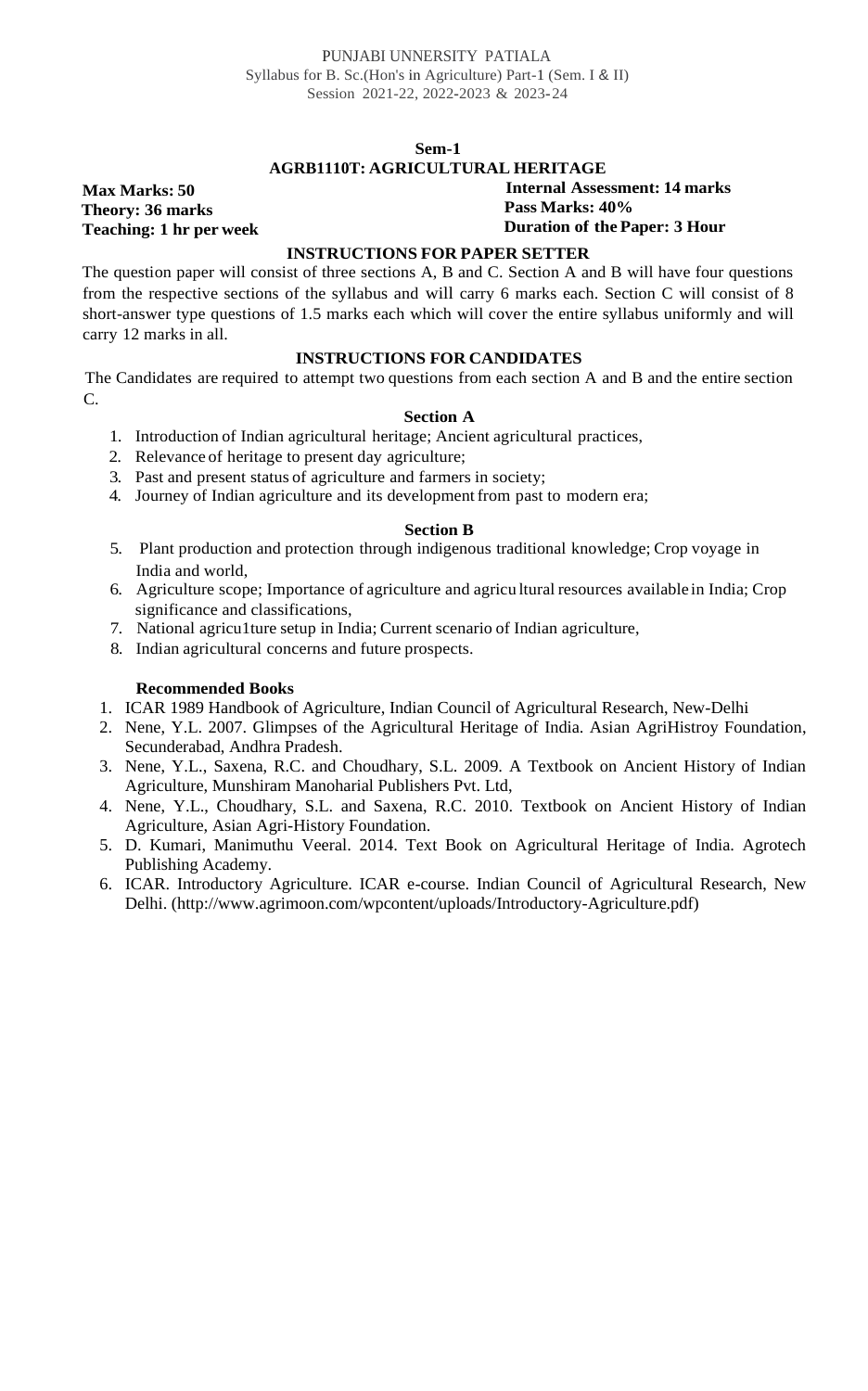#### PUNJABI UNIVERS1TY PATIALA Syllabus for B. Sc.(Hon's in Agriculture) Part-I (Sem. I & If) Session 2021-22, 2022-2023 & 2023-24

# AGRB1111T

# Punjabi Professional/Mudla Gyan/Elementary Punjabi

Qualifying subject

Max Marks: 100 Theory: 75 marks Teaching: 2 hrs per week

Internal Assessment: 25 marks Pass Marks: 40% Duration of the Paper: 3 Hour

SYLLABUS & COURSES OF PUNJABI (FOR PROFESSIONAL COURSES)/ PUNJABI MUDLA GYAN/ ELEMENTORY PUNJABI (FORSTUDENTS OF OTHER STATE) WILL BE AS PER UG (BOARD OF STUDIES) IN PUNJABI, PUNJABI UNIVERSITY, PATIALA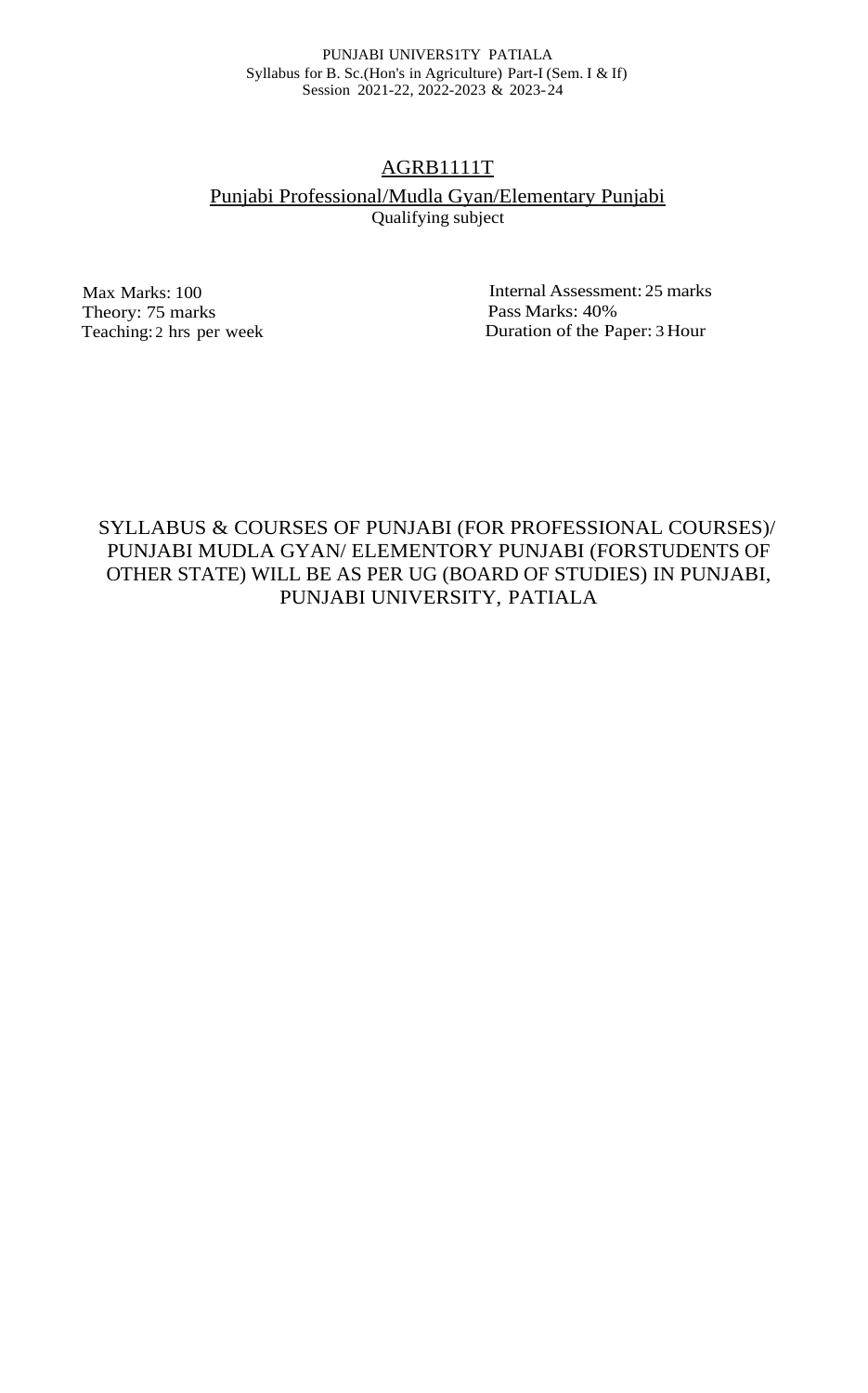### **AGRB1112T: HUMAN VALUE AND ETHICS**

**Max Marks: 50 Theory: 36 marks Teaching: 1 hr per week** '· **Internal Assessment: 14 marks Pass Marks: 40% Duration of the Paper: 3 Hour**

#### **INSTRUCTIONS FOR PAPER SETTER**

The question paper will consist of three sections A, B and C. Section A and B will have four questions from the respective sections of the syllabus and will carry 6 marks each. Section C will consist of 8 short-answer type questions of 1.5 marks each which will cover the entire syllabus uniformly and will carry 12 marks in all.

#### **INSTRUCTIONS FOR CANDIDATES**

The Candidates are required to attempt two questions from each section A and Band the entire section C.

#### **Section A**

I. Values and Ethics-An Introduction. Goal and Mission of Life.

- 2. Vision of Life. Principles and Philosophy.
- 3. Self Exploration. Self Awareness. Self Satisfaction.
- 4. Decision Making. Motivation. Sensitivity.

#### **Section B**

- 5. Success. Selfless Service.
- 6. Case Study of Ethical Lives.
- 7. Positive Spirit. Body, Mind and Soul.
- 8. Attachment and Detachment. Spirituality Quotient. Examin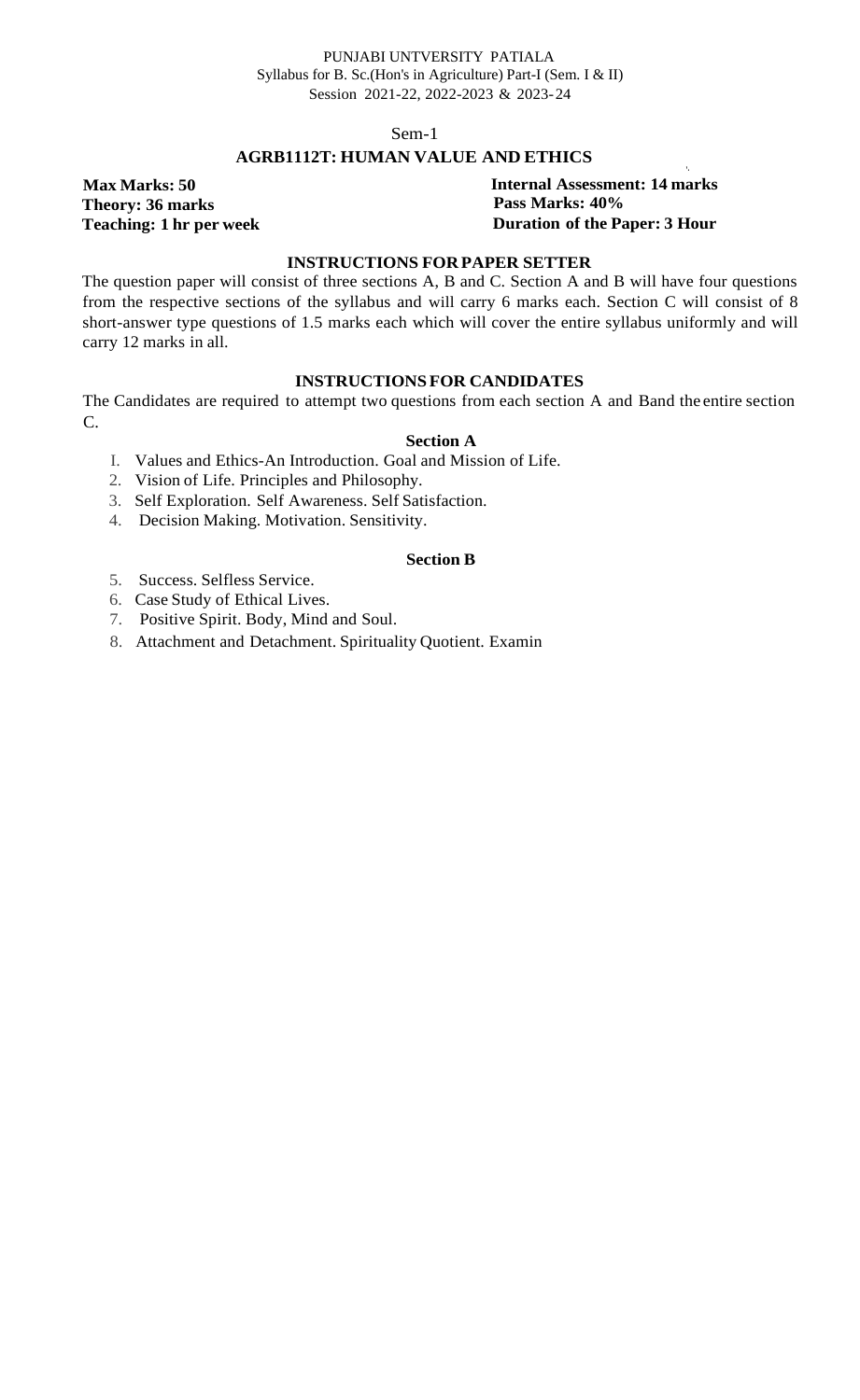#### PUNJABI UNIVERSITY PATIALA Syllabus for B. Sc.(Hon's in Agriculture) Part-I (Sem. I & 11) Session 2021-22, 2022-2023 & 2023-24

#### **Sem-1 AGRB1113L:-NSS/NCC/PHYS1CAL EDUCATION** & **YOGA PRACTICES**

#### **This paper will be practical based.**

#### **Maximum Marks: 50**

#### **Teaching: 2 hours per week**

**Time: 3 hours**

#### **Pass marks: 40%**

**NSS:** NSS-Orientation of students in national problems, study of philosophy of NSS, fundamental rights, directive principles of state policy, socio-economic structure of Indian society, population problems, brief of five year plan. Functional literacy, non-fonnal education of rural youth, eradication of social evils, awareness programmes, consumer awareness, highlights of consumer act. Environment enrichment and conservation, health, family welfare and nutrition.

**NCC:** Introduction to NCC, defense services, system of NCC training, foot drill, sizing, forming up in three ranks, open and close order march, dressing, getting on parade, dismissing and falling out, saluting, marching, anns drill, shoulder arm, order arm, present arm, guard of honour, ceremonial drill, weapon training - rifle bayonet, light machine gun, sten machine carbine, introduction characteristic stripping, assembling and cleaning, loading, unloading and firing. Field craft, visual training, targets, judging distance, fire discipline and fire control orders, battle craft, field signals, description of ground, section formation, section battle drill, scouts and patrols, ambush, field engineering, map reading, conventional signs, grid systems, use of service protractor, prismatic compass and its use, self-defense, general principles, precautions and training, attacks and counter attacks, marching and searching, first aid, hygiene and sanitation, civil defense, leadership and NCC song.

**Physical Education and Yoga practice:** Introduction to physical education. Posture, exercise for good posture, physical fitness exercises for agility, stren gth, coordination, endurance and speed. Rules and regulations of important games, skill development in any one of the games, football, hockey, cricket, volleyball, badminton, throw ball, tennis. Participation in one of the indoor games, badminton, chess and table tennis. Rules and regulations of athletic events, participation in any one of the athletic events, long jump, high jump, triple jump, javelin throw, discuss throw, shot put, short and long distance running, Safety education, movement education, effective way of doing day-to-day activities. First-aid ,, training, coaching for major games and indoor games. Asans and indigenous ways for physical fitness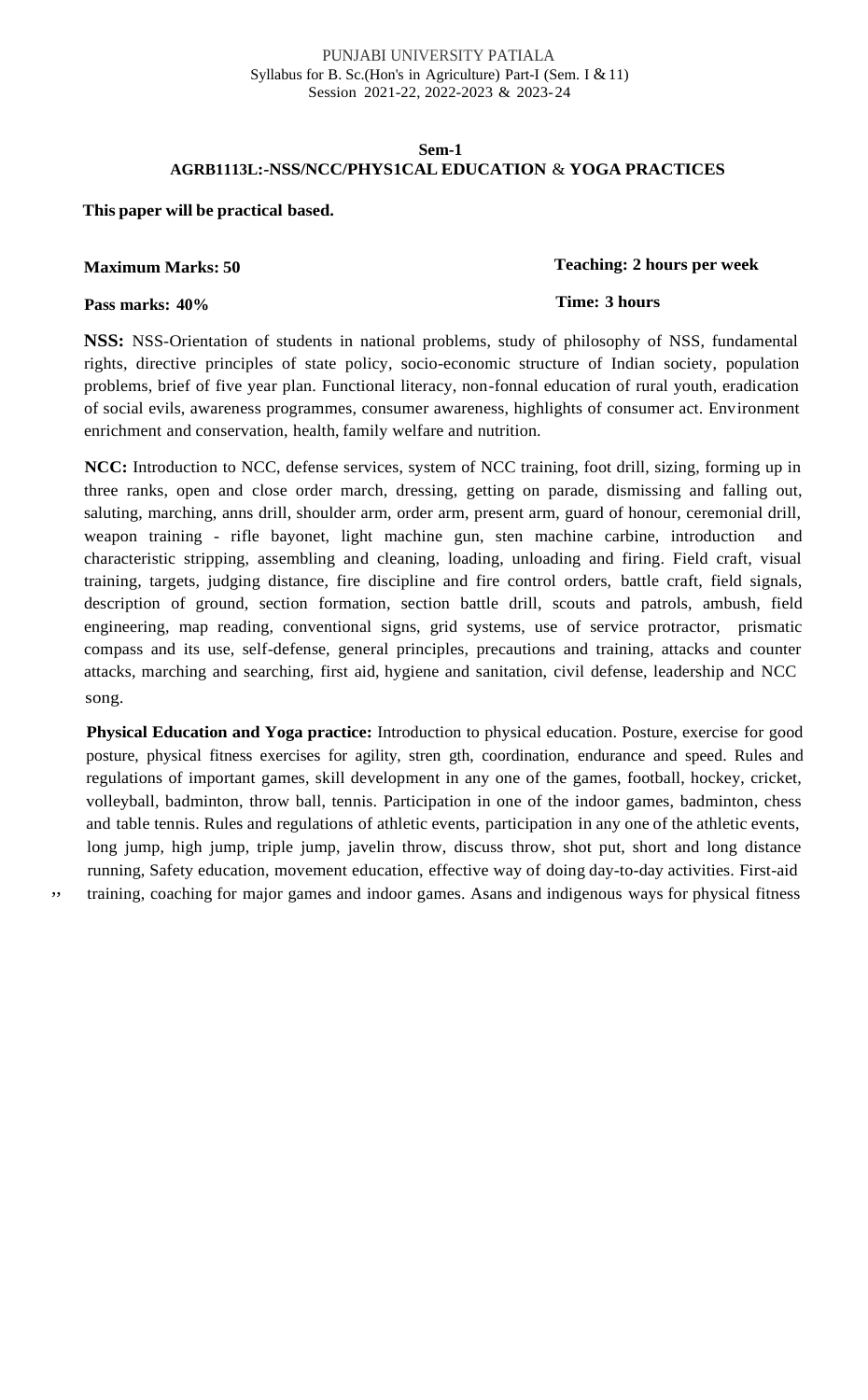**Max Marks: 150 Theory: 74 marks**

**Teaching: 2 hrs per week**

#### **AGRB1201C:- FUNDAMENTAL OF GENETICS**

**Internal Assessment: 26 marks Practical: 50 marks**

**Pass Marks: 40% Duration of the Paper: 3 Hour**

#### **INSTRUCTIONS FOR PAPER SETTER**

**THEORY**

The question paper will consist of three sections A, B and C. Section A and B will have four questions from the respective sections of the syllabus and will carry 11 marks each. Section C will consist of 15 short-answer type questions of 2 marks each which will cover the entire syllabus uniformly and will carry 30 marks in all.

#### **INSTRUCTIONS FOR CANDIDATES**

The Candidates are required to attempt two questions from each from section A and B and the entire section C.

#### **Section -A**

- 1. Pre and Post Mendelian concepts of heredity, Mendelian principles of heredity.
- 2. Architecture of chromosome; chromonemata, chromosome matrix, chromomeres, centromere, secondary constriction and telomere; special types of chromosomes. Chromosomal theory of inheritance - cell cycle and cell division- mitosis and meiosis.
- 3. Probability and Chi-square. Dominance relationships, Epistatic interactions with example. Multiple alleles , pleiotropism and pseudoalleles. Sex determination and sex linkage, sex limited and sex influenced traits. Blood group genetics.
- 4. Linkage and its estimation, crossing over mechanisms. chromosome mapping. Structw-al and numerical variations in chromosome and their implications, Use of haploids, dihaploids and doubled haploids in Genetics.

#### **Section -B**

- 5. Mutation, classification, Methods of inducing mutations & CIB technique, mutagenic agentsand induction of mutation.
- 6. Qualitative & Quantitative traits, Polygenes and continuous variations, multiple factor hypothesis, Cytoplasmic inheritance, Genetic disorders.
- 7. Nature, structure & replication of genetic material. Protein synthesis, Transcription and translational mechanism of genetic material,
- 8. Gene concept: Gene structure, function and regulation, Lac and Trp operons.

### **PRACTICAL**

#### **Max. Marks: 50 Pass Marks: 40% Time allowed: 3 Hours Teaching: 2 hrs perweek**

- 1. Study of microscope.
- 2. Study of cell structure.
- 3. Mitosis and Meiosis cell division.
- 4. Experiments on monohybrid, dihybrid, trihybrid, test cross and back cross,
- 5. Experiments on epistatic interactions including test cross and back cross
- 6. Experiments on probability and Chi-square test.
- 7. Determination of linkage and cross-over analysis (through two point test cross and three point test cross data).
- 8. Study on sex linked inheritance in Drosophila.
- 9. Study of models on DNA and RNA structures.

- l. Singh, B. D. Fundamentals of Genetics Kalyani Publisher
- 2. Lewin, B. Genes Jones and Bartlett Publishers.
- 3. Strickberger,M. W. Genetics (McMillan, New York)
- 4. Gupta, P.K. Genetics. Rastogi Publications.
- 5. Gardner, E. J., Simmons, M. J. and Snustad, D. P. Principles of Genleftics
- 6. Sinnott, E.W., Dunn, L.C. and Dobzhansky, T. Principles of Genetics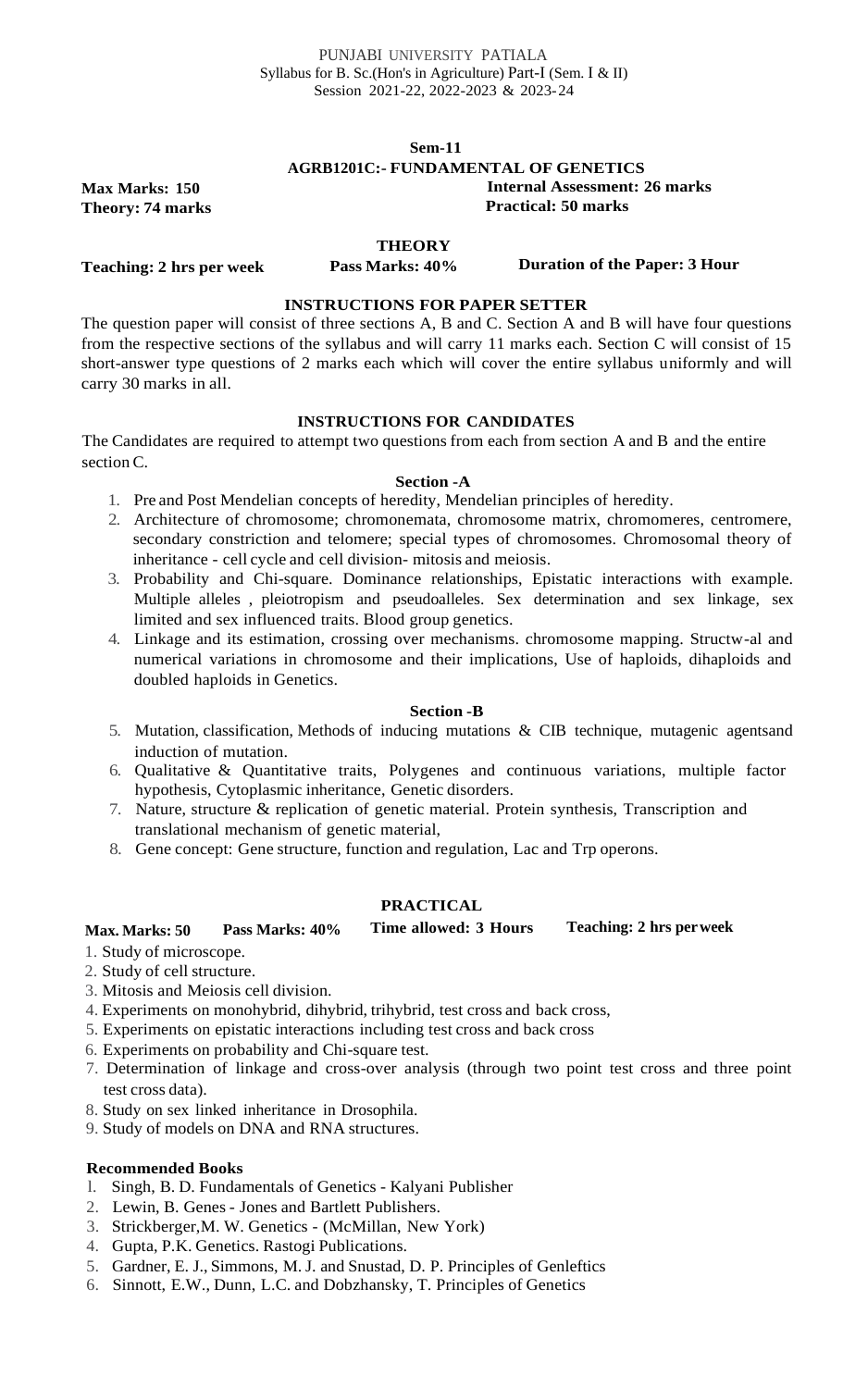#### PUNJABI UNIVERSITY PATIALA Syllabus for **B.** Sc.(Hon's in Agriculture) Part-I(Sem.**I** & II) Session 2021-22, 2022-2023 & 2023-24

**Sem-II**

### **AGRB1202C: AGRICULTURAL MICROBIOLOGY**

**Max Marks: 100 Theory: 36 marks**

#### **Internal Assessment: 14 marks Practical: 50 marks**

#### **THEORY**

**Teaching: 1 hr per week**

**Pass Marks: 40% Duration of the Paper: 3 Hour**

### **INSTRUCTIONS FOR PAPER SETTER**

The question paper will consist of three sections A, B and C. Section A and B will have four questions from the respective sections of the syllabus and will carry 6 marks each. Section C will consist of 8 short-answer type questions of 1.5 marks each which will cover the entire syllabus uniformly and will carry 12 marks in all.

#### **INSTRUCTIONS FOR CANDIDATES**

The Candidates are required to attempt two questions from each section A and B and the entire section  $C_{\cdot}$ 

#### **Section-A**

- 1. Introduction. Microbial world: Prokaryotic and eukaryotic microbes.
- 2. Bacteria: cell structure, chemoautotrophy, photo autotrophy, growth.
- 3. Bacterial genetics: Genetic recombination transformation, conjugation and transduction, plasmids, transposons.
- 4. Role of microbes in soil fertility and crop production: Carbon, Nitrogen, Phosphorus and Sulphur cycles.

#### **Section-B**

- 5. Biological nitrogen fixation- symbiotic, asymbiotic and associative.
- 6. Azolla, blue green algae and mycorrhiza. Rhizosphere and phyllosphere.
- 7. Microbes in human welfare: silage production, biofertilizers, biopesticides,
- 8. Biofuel production and biodegradation of agro-waste.

#### **PRACTICAL**

#### **Max. Marks: 50 Pass Marks: 40% Time allowed: 3 Hours Teaching: 2 hrs per week**

- 1. Introduction to microbiology laboratory and its equipments; Microscope- parts, principles of microscopy, resolving power and numerical aperture.
- 2. Methods of sterilization.
- 3. Nutritional media and their preparations.
- 4. Enumeration of microbial population in soil- bacteria, fungi, actinomycetes.
- 5. Methods of isolation and purification of microbial cultures.
- 6. Isolation of *Rhizobiumfrom* legume root nodule.
- 7. Isolation of *Azotobacter* from soil.
- 8. Isolation of *Azospirillum* from roots.
- 9. Isolation of BGA.
- 10. Staining and microscopic examination of microbes.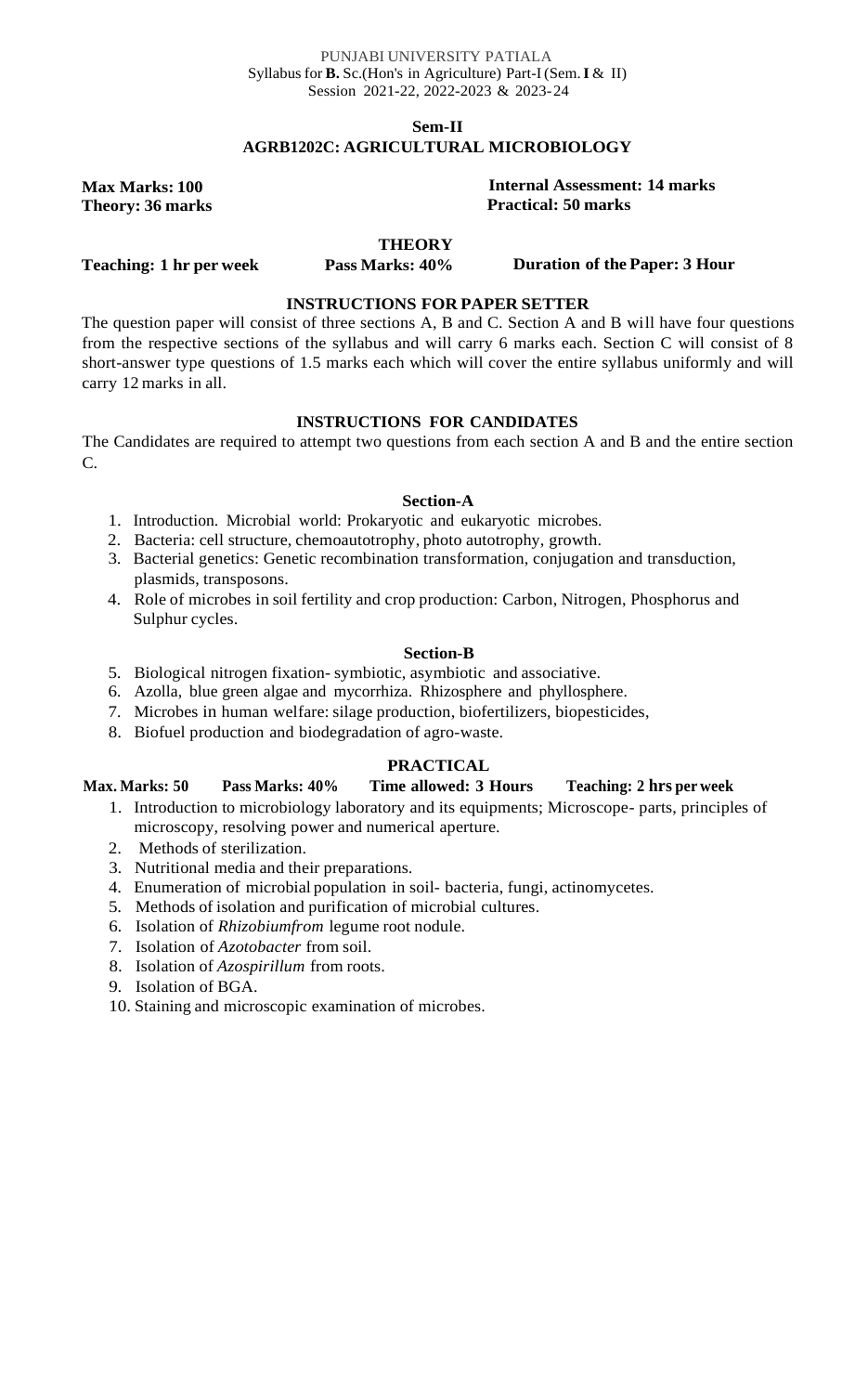#### **AGRB1202C: AGRICULTURAL MICROBIOLOGY**

- l. M T Madigan, and J M Martinko, 2014. *Brock Biology of Microorganisms* 14th Ecln. Pearson.
- 2. M J Pelczer, 1998. *Microbiology* 5th Edn. Tata Mc. Grow Hill Education Pvt. Ltd.
- 3. Stainer, R, 1995. *General Microbiology.* Palgrave Macmillan.
- 4. Edward Alchano, 2002. *Introduction to Microbiology.* Jones and Bartlett hearing.
- 5. RP Singh, 2007. *General Microbiology.* Kalyani Publishers.
- 6. J Heritage, E G V Evans, RA Killington, 2008. *Introductory Microbiology.* Cambridge
- 7. University press P. date.
- 8. Pelczar,Jr. M.J.E.C.S.Chan and Krieg, N.R. 1996. *Microbiology.* Mc Graw Hill Publishers, New York.
- 9. Prescott, L.M. Harley, J.P. and Klein, D.A (Sed) 2002. *Microbiology.* Mc Graw Hill Publishers, New York.
- 10. Madigan, M. Martinkoj, M. and Parker (10 ed.) 2003. *Biology of Microorganisms.* Prentice Hall of India Pvt. Ltd., New Delhi.
- 11. Davis, B.D. Dullbecco H.S. 1990. Microbiology: 4<sup>th</sup> Ed. Harper & Row, R. Elisena dn Ginsberg Publishers, Singapore.
- 12. Tortora, G.J. Funke, B.R. and case, C.L. 1994. *Microbiology: An introduction:* 5lh Ed . The Benjamin/Cunnings Publishing Company, Inc.
- 13. Purobit, S.S. 2000. Microbiology: Fundamental and Applications 6<sup>th</sup> Ed. Agrobios, (India).
- 14. Postagate, J. 2000. *Microbes & MAN* 4TH Ed, Cambridge Univ., Press. ,.
- 15. Tortora G.J. Funke B.R. 2001 *Microbiology: An introduction* Benjamin Cummings.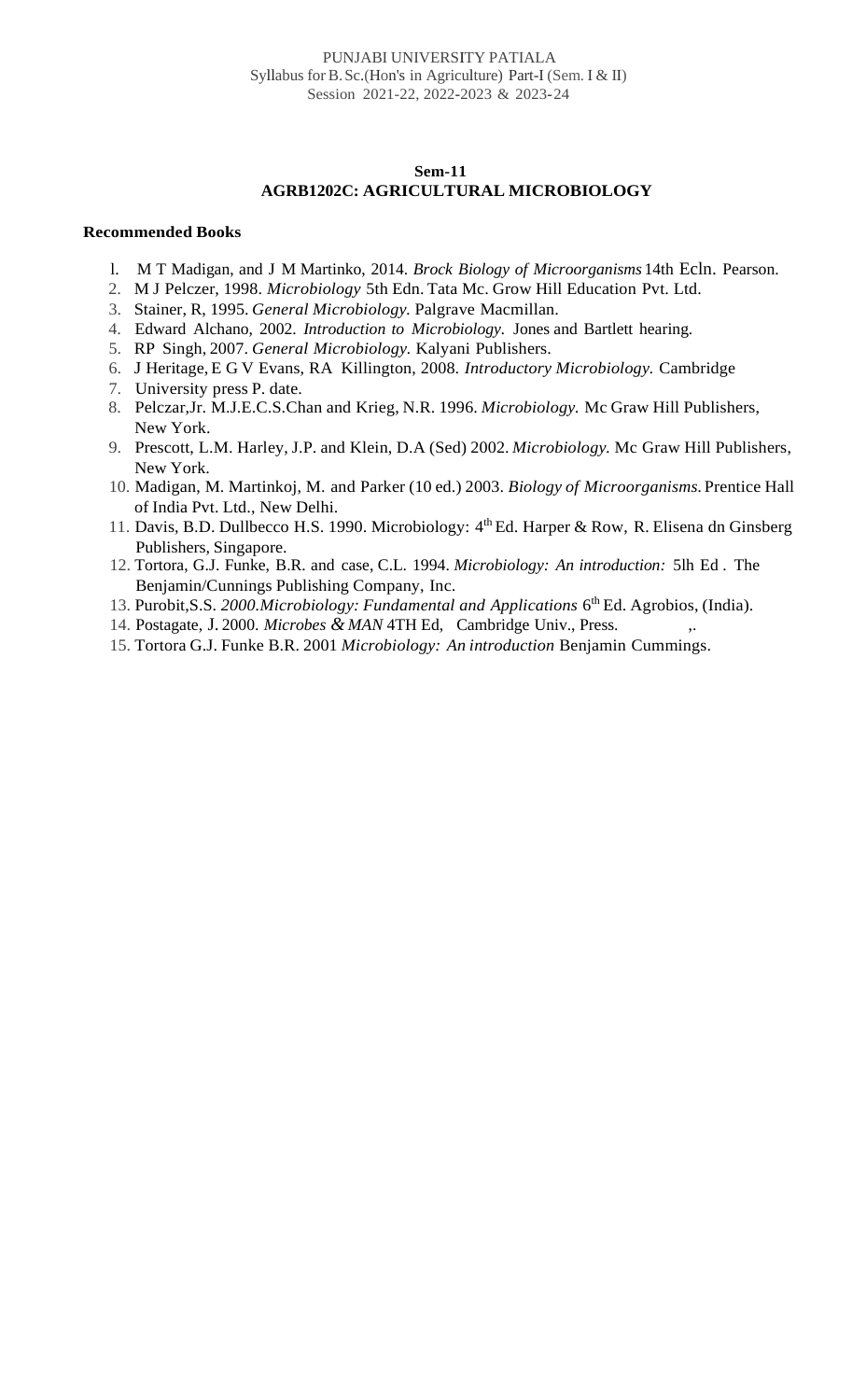#### **Sem-11 AGRB1203C: SOIL AND WATER CONSERVATION ENGINEERING**

**Max Marks: 100 Theory: 36 marks**

**Internal Assessment: 14 marks Practical: 50 marks'·**

## **THEORY**

**Te aching: 1 hr per week**

**Pass Marks: 40% Duration of the Paper: 3 Hour**

#### **INSTRUCTIONS FOR PAPER SETTER**

The question paper wil·l consist of three sections A, B and C. Section A and B *will* have four questions from the respective sections of the syllabus and will carry 6 marks each. Section C will consist of 8 short-answer type questions of 1.5 marks each which will cover the entire syllabus uniformly and will carry 12 marks in all.

### **INSTRUCTIONS FOR CANDIDATES**

The Candidates are required to attempt two questions from each section A and B and the entire section C.

#### **Section A**

- l. Introduction to Soil and Water Conservation, causes of soil erosion. Definition and agents of soil erosion.
- 2. Water erosion: Forms of water erosion.
- 3. Gully classification and control measures.
- 4. Soil loss estimation by universal Loss Soil Equation. Soil loss measurement techniques.

#### **Section B**

- 5. Principles of erosion control: Introduction to contouring, strip cropping and Contour bund.
- 6. Contour bund. Graded bund and bench terracing. Grassed water ways and their design.
- 7. Water harvesting and its techniques. Wind erosion: mechanics of wind erosion, types of soil movement.
- 8. Principles of wind erosion control and its control measures.

## **PRACTICAL**

#### **Max. Marks: 50 Pass Marks: 40% Time allowed: 3 Hours Teaching: 2hrsperweek**

- 1. General status of soil conservation in India.
- 2. Calculation of erosion index.
- 3. Estimation of soil loss. Measurement of soil loss.
- 4. Preparation of contour maps.
- ,? 5 Design of grassed water ways.
	- 6. Design of contour bunds.
	- 7. Design of graded bunds.
	- 8. Design of bench terracing system.
	- 9. Problem on wind erosion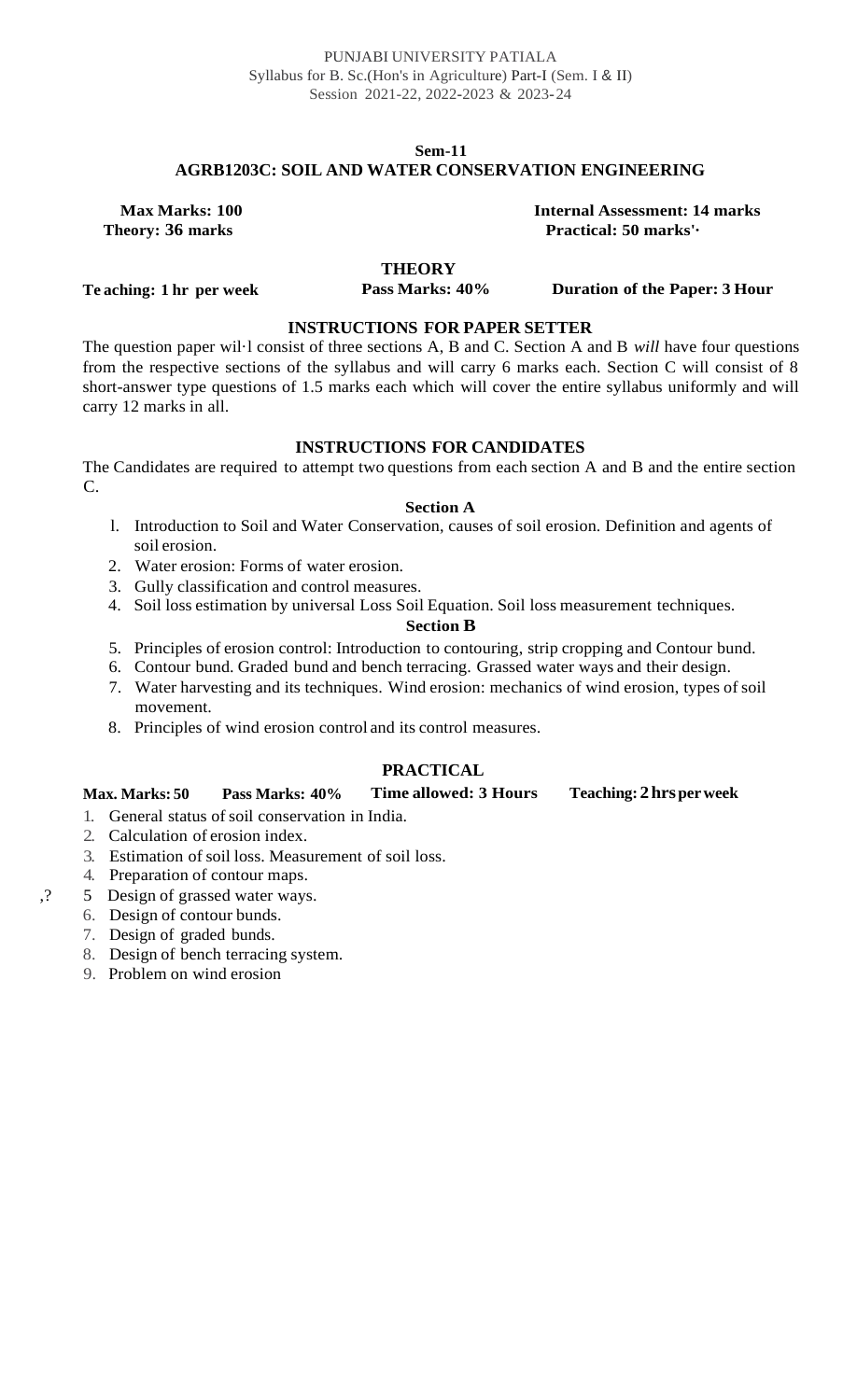#### **AGRB1203C: SOIL AND WATER CONSERVATION ENGINEERING**

- 1. Singh Gurmel, C. Venkataraman, G. Sastry and B.P. Joshi. 1996. Manual of Soil and Water
- 2. Conservation Practices. Oxford and IBH Publishing Co. Pvt. Ltd., New Delhi.
- 3. Mahnot, S.C. 2014. Soil and Water Conservation and Watershed Management. International Books and Periodicals Supply Service, New Delhi.
- 4. Mal, B.C. 2014. Introduction to Soil and Water Conservation Engineering. 2014. Kalyani Publishers.
- 5. Murthy, V.V.N. 2002. Land and Water Management Engineering. 4th Edition, Kalyani Publishers, New Delhi.
- 6. Norman Hudson. 1985. Soil Conservation. Cornell University Press, lthaka, New York, USA.
- 7. Frevert, R.K., G.O. Schwab, T.W. Edminster and K.K. Barnes. 2009. Soil and Water Conservation Engineering, 4th Edition, John Wiley and Sons, New York.
- 8. Suresh, R. 2014. Soil and Water ConservationEngineering. Standard Publisher Distributors, New Delhi.
- 9. Dastane N.G., Singh M., Review of Work done on Water
- I0. Hukeri S.B. : Requirement of Crops in India
- 11. Mickael A.M. and Ojha T.P.2012. *Principles of Agricultural Engg.,* Volume II. Jain Brothers, New Delhi.
- 12. Mickael, A.M. 2012 *Jrr;gation: Theory and Practices.* Vikas Publishing House Pvt. Ltd., New Delhi.
- 13. Paliwal, K.V. : Irrigation with Saline Water, IARI, New Delhi.
- 14. Reddie, T.Y. and Reddy G.H.S.: Efficient use of irrigation water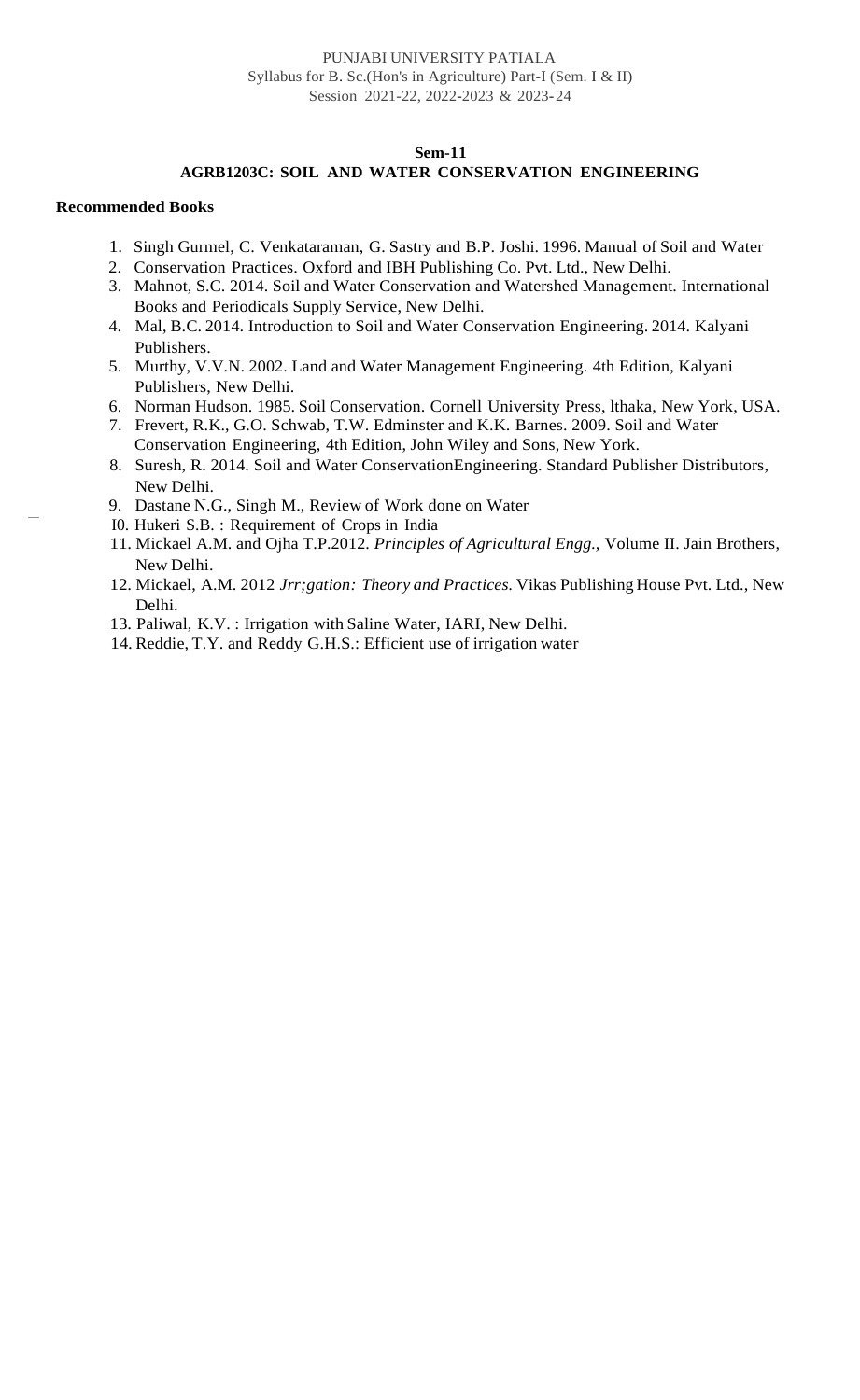#### **AGRB1204C:- FUNDAMENTALS OF CROP PHYSIOLOGY**

**Internal Assessment: 14 marks Practical: 50 marks**

**Theory: 36 marks**

**Max Marks: 100**

#### **THEORY**

**Teaching: 1 hr per week**

**Pass Marks: 40% Duration of the Paper: 3 Hour**

#### **INSTRUCTIONS FOR PAPER SETTER**

The question paper will consist of three sections A, B and C. Section A and B will have four questions from the respective sections of the syllabus and will carry 6 marks each. Section C will consist of 8 short-answer type questions of 1.5 marks each which will cover the entire syllabus uniformly and will carry 12 marks in all.

#### **INSTRUCTIONS FOR CANDIDATES**

The Candidates are required to attempt two questions from each section A and B and the entire section C.

#### **Section A**

- I. Introduction to crop physiology and its importance in Agriculture
- 2. Plant cell: an Overview; Diffusion and osmosis; Absorption of water, transpiration and Stomata! Physiology
- 3. Mineral nutrition of Plants: Functions and deficiency symptoms of nutrients, nutrient uptake mechanisms
- 4. Photosynthesis: Light and Dark reactions, C3, C4 and CAM plants; Respiration: Glycolysis, TCA cycle and electron transport chain

#### **Section B**

- 5. Fat Metabolism: Fatty acid synthesis and Breakdown
- 6. Plant growth regulators: Physiological roles and agricultural uses
- 7. Physiological aspects of growth and development of major crops
- 8. Growth analysis, Role of Physiological growth parameters in crop productivity.

#### **PRACTICAL**

#### **Max.Marks: 50 PassMarks: 40% Time allowed: 3 Hours Teaching: 2 hrs per week**

- l. Study of plant cells, structure and distribution of stomata.
- 2. Demonstration of imbibition, osmosis, and plasmolysis.
- 3. Measurement of root pressure.
- 4. Measurement o rate of transpiration.
- 5. Separation of photosyntheticpigments through paper chromatography.
- 6. Rate of transpiration, photosynthesis, respiration, tissue test for mineral nutrients
- 7. Estimation of relative water content,
- 8. Measurement of photosynthetic CO2 assimilation by Infra Red Gas Analyser (IRGA).

- 1. Gupta, N. K. & Gupta, S. 2004. Plant Physiology. Oxford and IBH publication, New Delhi.
- 2. Pandey, S. N. and Sinha, B. K.1995. Vikas Publishing House Pvt. Ltd., new Delhi
- 3. Salisbury, J. B. and Ross, C.W. 1992. Plant Physiology, Wadswar Publishing Company, Belmont, California
- 4. Taiz, L. and Zieger, E. 2006. Plant Physiology. 4th Ed. Sinauer Associates
- 5. Jain V.K. Fundamentals of Plant Physiology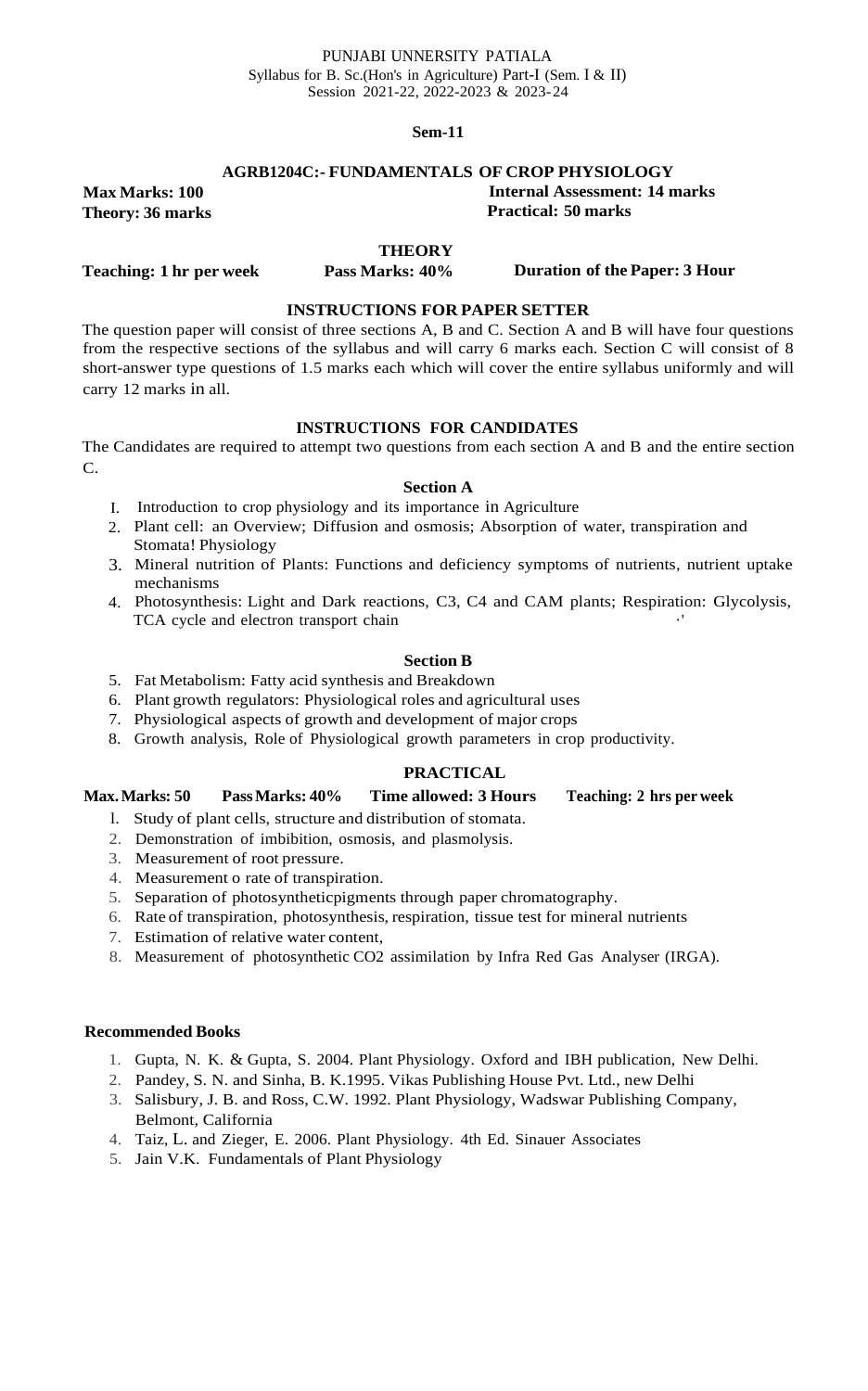#### **AGRB1205T:- FUNDAMENTALS OF AGRICULTURALECONOMICS**

**Max Marks: 100 Theory: 74 marks Internal Assessment: 26 marks** **Teaching: 2 hrs per week Pass Marks: 40%** ·' **Duration of the Paper: 3 Hour**

#### **INSTRUCTIONS FOR PAPER SETTER**

The question paper will consist of three sections A, B and C. Section A and B will have four questions from the respective sections of the syllabus and will carry 11 marks each. Section C will consist of 15 short-answer type questions of 2 marks each which will cover the entire syllabus uniformly and will carry 30 marks in all.

#### **INSTRUCTIONS FOR CANDIDATES**

The Candidates are required to attempt two questions from each from section A and B and the entire section C.

#### **SECTION A**

- I. **Introduction:**  Meaning, scope and subject matter, definitions, activities, approaches to economic analysis; micro and macro economics, positive and normative analysis. Nature of economic theory; rationa lity assumption, concept of equilibrium, economic laws as generalization of liluman behavio r. Basic concepts: Goods and services, desire, want, demand, utility, cost and price, wealth, capital, income and welfare. Agricultural economics: meaning, definition, characteristics of agricu lture, importance and its role in economic development. Agricultural planning and development in the country.
- 2. **Theory of Demand:** Meaning, law of demand, schedule and demand curve, determinants, utility theory; law of diminishing marginal utility, equi- marginal utility principle. Consumer's equilibrium and derivation of demand curve, concept of consumer surplus. Elasticity of demand: concept and measu remen t of price elasticity, income elasticity and cross elasticity. Production: process, creation of utility, factors of production, input output relationship.
- 3. **Laws of returns** & **Supply:**  Law of variable proportions and law of returns to scale. Cost: concepts, short run and long run cost curves. Supply: Stock v/s supply, law of supply, schedule, supply curve, determinants of supply, elasticity of supply.
- 4. **Market structures** & **Distribution theories:** -Meaning and types of market, basic features of perfectly competitive and imperfect markets. Price determination under perfect competition; short run and long run equilibrium of firm and industry, shut down and break even points. Distribution theory: meaning, factor market and pricing of factors of production. Concepts of rent, wage, interest and profit.

#### **SECTIONB**

- 5. **Population** & **National Income:**  Meaning and importance, circular flow, concepts of national income accounting and approaches to measurement, difficulties in measurement. Population: importance, Malthusian and Optimum population theories, natural and socioeconomic determinants, current policies and programmes on population control.
- 6. **Money** & **Banking:** Barter system of exchange and its problems, evolution, meaning and functions of money, classification of money, supply, general price index, inflation and deflation. Banking: Ro le in modern economy, types of banks, functions of commercial and central bank, credit creation policy.
- 7. **Agricultural and public finance:**  Meaning, micro v/s mac ro finance, need for agricultural finance, public revenue and public expenditure. Tax: meaning, direct and indirect taxes, agricultural taxation, VAT.
- 8. **Economic systems:** Concepts of economy and its functions, important features of capitalistic, soc ialistic and mixedeconomies, elements of economic planning.

- I. Dominick Salvatore, 20I I, Outline of Microeconomics, Schaum's Outline Series.
- 2. Bhavani Devi,P. Raghu Ram,S. Subba Reddy,T.V. Neelakanta Sastry, 2009, Agricultural economics, Oxford and IBH Co. Pvt. Ltd., , New Delhi.
- 3. K. K. Dewett and J. D. Varma, 1986, Elementary Economic Theory, S. Chand & Company, New Delhi.
- 4. Latika Sharma et al (2014) Principles of agricultural economics, Agrotech publishers, Udaipur.
- 5. M.L.Jhingan, 2004, Micro Economic Theory, Vikas Publishing House Pvt. Ltd., New Delhi.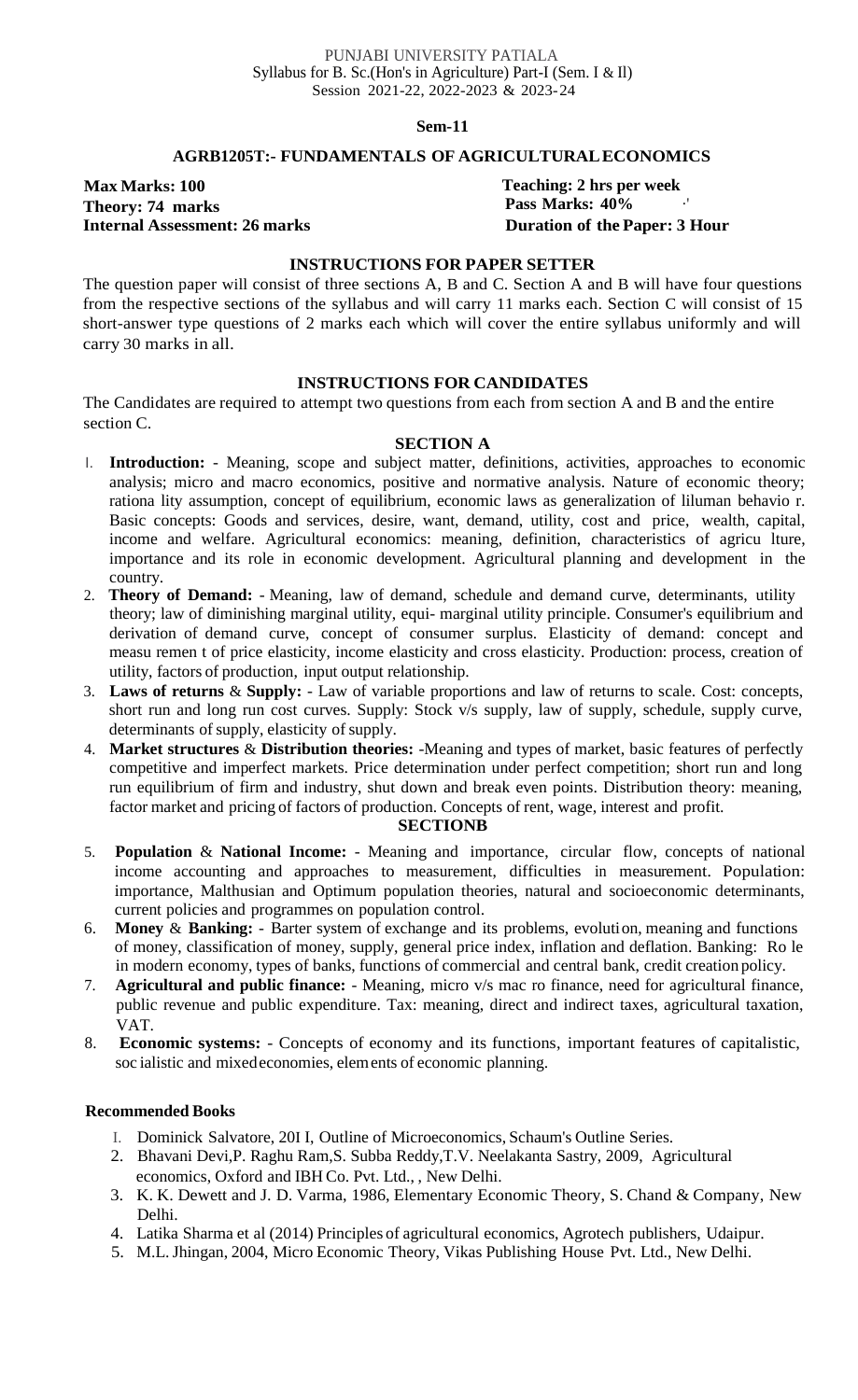#### **S em-11 AGRB1206C: FUNDAMENTALS OF PLANT PATHOLOGY**

**Max Marks: 200**

--

**Internal Assessment: 40 marks Theory: 110 marks Practical: 50 marks**

#### **THEORY**

**Teaching: 3 hrs per week**

#### **Pass Marks: 40% Duration of the Paper: 3 Hour**

#### **INSTRUCTIONS FOR PAPER SETTER**

The question paper will consist of three sections A, B and C. Section A and B will have four questions from the respective sections of the syllabus and will carry 16 marks each. Section C will consist of 23 short-answer type questions of 2 marks each which will cover the entire syllabus uniformly and will carry 46 marks in all.

#### **INSTRUCTIONS FOR CANDIDATES**

The Candidates are required to attempt two questions from each section A and B and the entire section C.

#### **Section A**

- l. *Introduction:* Importance of plant diseases, scope and objectives of Plant Pathology. History of Plant Pathology with special reference to Indian work. Terms and concepts in plantpathology. ·
- 2. Pathogenesis. Causes/factors affecting disease development: disease triangle and tetrahedron and classification of plant diseases. Growth and reproduction of plant pathogens. Liberation / dispersal and survival of plant pathogens.
- 3. Important plant pathogenic organisms, different groups: fungi, bacteria, fastidious vesicular bacteria, phytoplasmas, spiroplasmas, viruses, viroids, algae, protozoa, phanerogamic parasites and nematodes with examples of diseases caused by them.
- 4. Diseases and symptoms due to abiotic causes. Types of parasitism and variability in plant pathogens.

#### **Section B**

- **5.** *Fungi:* general characters, definition of fungus, somatic structures, types of fungal thalli, fungal tissues, modifications of thallus, reproduction (asexual and sexual). Nomenclature, Binomial system of nomenclature, rules of nomenclature, classification of fungi. Key to divisions, subdivisions, orders and classes.
- **6.** *Bacteria and mollicutes:* general morphological characters. Basic methods of classification and reproduction. *Viruses:* nature, structure, replication and transmission. Study of phanerogamic parasites.
- 7. *Nematodes:* General morphology and reproduction, classification, symptoms and nature of damage caused by plant nematodes *( Heterodera, Meloidogyne, Anguina, Radopholus* etc.)
- **8.** Pathogenesis. Role of enzymes, toxins and growth regulators in disease development. Defense mechanism in plants. Epidemiology: Factors affecting disease development. Principles and methods of plant disease management. Nature, chemical combination, classification, mode of action and formulations of fungicides and antibiotics.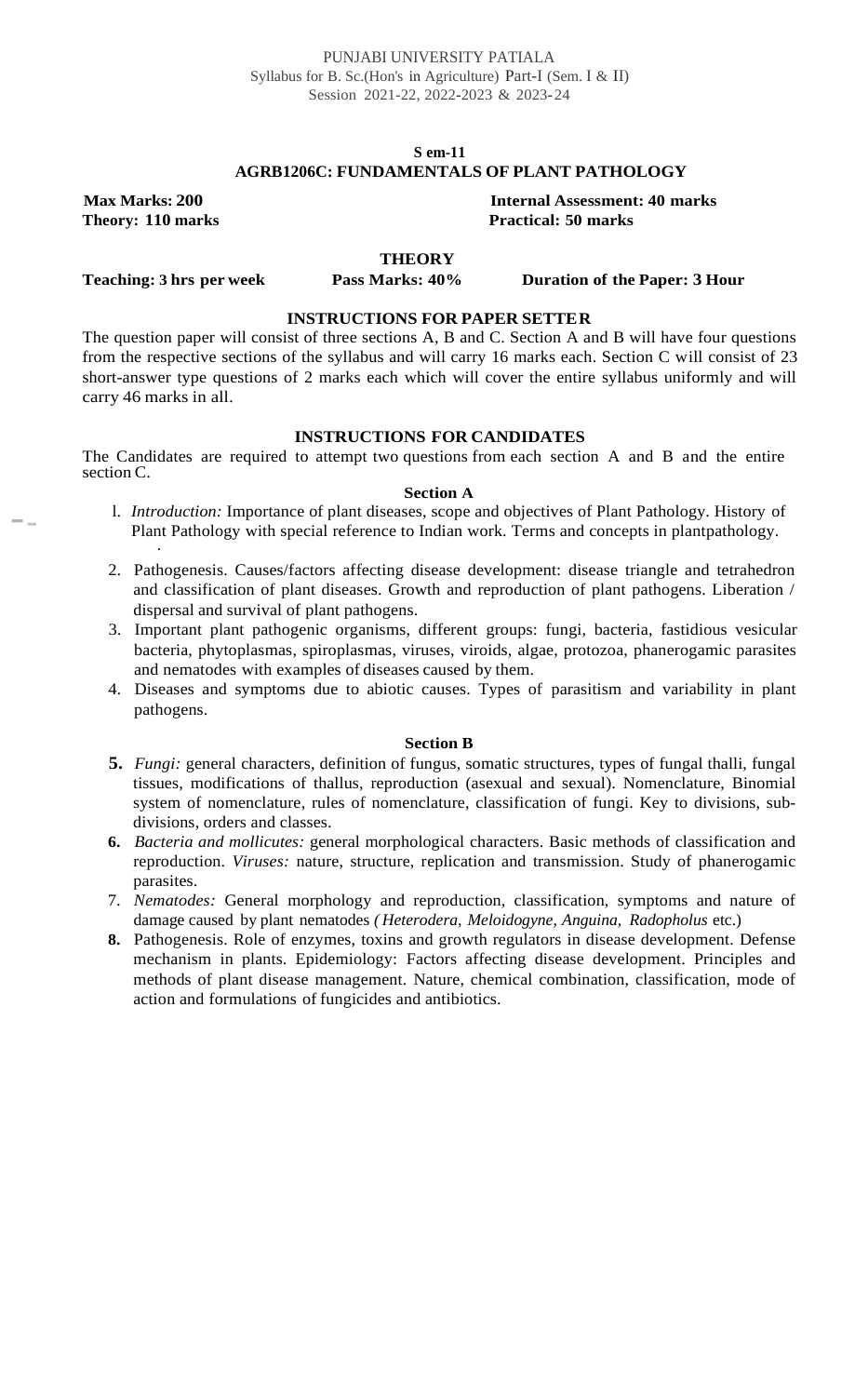#### **Sem-11 AGRB1206C**: **FUND AMENTALS OF PLANT PATHOLOGY**

### **PRACTICAL**

### **Max. Marks: 5O Pass Marks: 40% Time allowed: 3 Hours Teaching:2 hrs per week**

- 1. Acquaintance with various laboratory equipments and microscopy. Collection and preservation of disease specimen
- 2. Preparation of media, isolation and Koch's postulates. General study of different structures of fungi.
- 3. Study of symptoms of various plant diseases
- 4. Study of representative fungal genera.
- 5. Staining and identification of plant pathogenic bacteria.
- 6. Transmission of plant viruses.
- 7. Study of phanerogamic plant parasites.
- 8. Study of morphological features and identification of plant parasitic nematodes. Sampling and extraction of nematodes from soil and plant material, preparation of nematode mounting.
- 9. Study of fungicides and their formulations.
- 10. Methods of pesticide application and their safe use.
- 11. Calculation of fungicide sprays concentrations

- 1. Agrios GN. 2005. Plant Pathology. 5th Ed. Academic Press, New York. (Indian Ed.)
- 2. Mehrotra, R.S. and Aggarawal, A. 2007. Plant Pathology. Tata McGraw Hill PublishingCo. Ltd., New Delhi
- 3. Singh, R.S. 2005. 4th ed. Principles of Plant Pathology. Oxford & IBH, New Delhi.
- 4. Nene, Y.L. 20I5. Fungicides in Plant Diseases Control. Oxford & IBH published Co. Pvt. Ltd., New Delhi
- 5. Vander plank, J.E. (2014) Host Pathogen Interactions in Plant Diseases. A.P.
- 6. Singh, R.P. 2013. Plant Pathology. Kalyani Publishers
- 7. Alexopoulos CJ, Mims CW & Blackwell M. 2000. Introductory Mycology.5th Ed. John Wiley & Sons, New York.
- 8. Dube, H.C. 2012. Mordem Plant Pathology, Agro Bios, India
- 9. Lakshrnan, H.C. 2014. Bio-fertilizers and Bio-pesticides.Pointer Publishers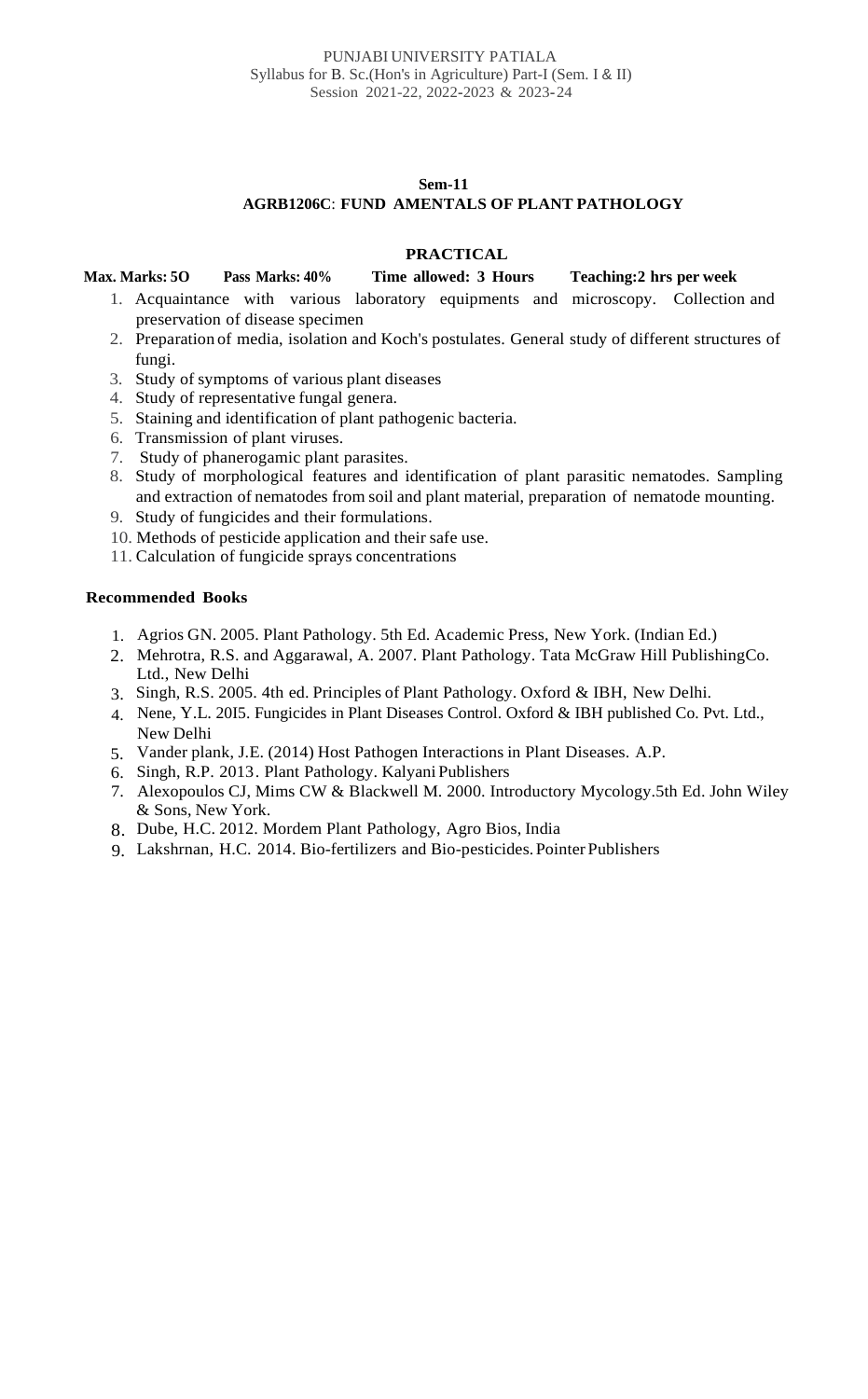# **Sem-II**

## **AGRB1207C:- FUNDAMENTALS OF ENTOMOLOGY**

**Internal Assessment: 40 marks**

**Practical: 50 marks**

**Theory: 110 marks**

**Max Marks: 200**

#### **THEORY**<br>**Pass Marks: 40% Teaching: 3 hrs per week Pass Marks: 40% Duration of the Paper: 3 Hour**

#### **INSTRUCTIONS FOR PAPER SETTER**

The question paper will consist of three sections A, B and C. Section A and B will have four questions from the respective sections of the syllabus and will carry 16 marks each. Section C will consist of 23 short-answer type questions of 2 marks each which will cover the entire syllabus uniformly and will carry 46 marks in all.

### **INSTRUCTIONS FOR CANDIDATES**

The Candidates are required to attempt two questions from each section A and B and the entire section C.

#### **Section A**

- l. History of Entomology in India. Major points related to dominance of Insecta in Animal kingdom. Classification of phylum Arthropoda upto classes. Relationship of class Insecta with other classes of Arthropoda.
- 2. Morphology: Structure and functions of insect cuticle and molting. Body segmentation. Structure of Head, thorax and abdomen. Structure and modifications of insect antennae, mouth parts, legs, Wing venation, modifications and wing coupling apparatus.
- 3. Structure of male and female genital organ. Metamorphosis and diapause in insects. Types of larvae and pupae.
- 4. Structure and functions of digestive, circulatory, excretory, respiratory, nervous,secretary (Endocrine) and reproductive system, in insects. Types of reproduction in insects. Majorsensory organs like simple and compound eyes, chemoreceptor.

#### **Section B**

- 5. Insect Ecology: Introduction, Environment and its components. Effect of abiotic factorstemperature, moisture, humidity, rainfall, light, atmospheric pressure and air currents. Effect of biotic factors - food competition, natural and environmental resistance. Categories of pests. Concept of IPM, Practices, scope and limitations of IPM.
- 6. Classification of insecticides, toxicity of insecticides and formulations of insecticides. Chemical control importance, hazards and limitations. Recent methods of pest control, repellents, anti feed ants, hormones, attractants, gamma radiation. Insecticides Act 1968- Important provisions. Application techniques of spray fluids. Symptoms of poisoning, first aid and antidotes.
- 7. Systematics: Taxonomy -importance, history and development and binomial nomenclature. Definitions of Biotype, Sub-species, Species, Genus, Family and Order.
- 8. Classification of class Insecta upto Orders, basic groups of present day insects with special emphasis to orders and families of Agricultural importance like Orthoptera: Acrididae, Tettigonidae, Gryllidac, Gryllotalpidae; Dictyoptera: Mantidae, Blattidae; Odonata; Isoptera: Terrnitidae; Thysanoptera: Thripidae; Hemiptera: Pentatomidae, Coreidae, Cimicidae, Pyrrhocoridae, Lygaeidae,Cicadellidae, Delphacidae, Aphididae, Coccidae, Lophophidae, Aleurodidae, Pseudococcidae; Neuroptera: Chrysopidae; Lepidoptera: Pieridae, Papiloinidae, Noctuidae, Sphingidae, Pyralidae, Gelechiidae, Arctiidae, Satumidae, Bombycidae; Coleoptera: Coccinellidae, Chrysomelidae, Cerambycidae, Curculionidae, Bruchidae, Scarabaeidae; Hymenoptera: Tenthridinidae, Apidae.Trichogrammatidae, lchneumonidae, Braconidae, Chalcididae; Diptera: Cecidomyiidae, Tachinidae, Agromyziidae, Culicidae,Muscidae, Tephritidae.

### **PRACTICAL**

### **Max. Marks: 50 PassMarks: 40% Time allowed: 3 Hours Teaching:2 hrs perweek**

- 1. Methods of collection and preservation of insects including immature stages.
- 2. External features of Grasshopper/Blister beetle;
- 3. Types of insect antennae, mouthparts and legs;
- 4. Wing venation, types of wings and wing coupling apparatus.
- 5. Types of insect larvae and pupae.
- 6. Dissection of digestive system in insects (Grasshopper);
- 7. Dissection of male and female reproductive systems in insects (Grasshopper).